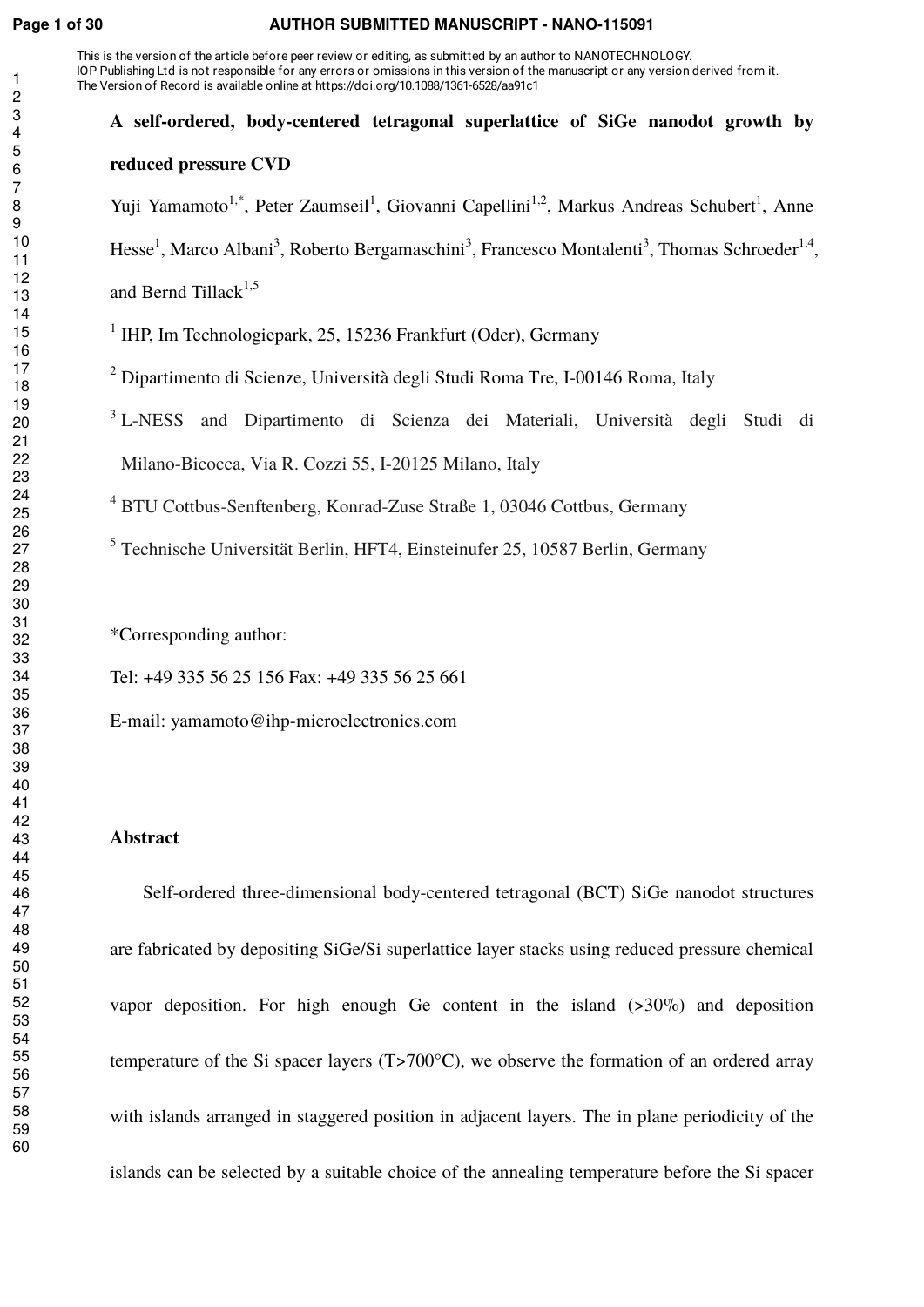layer growth and of the SiGe dot volume, while only a weak influence of the Ge concentration is observed. Phase-field simulations are used to clarify the driving force determining the observed BCT ordering, shedding light on the competition between heteroepitaxial strain and surface-energy minimization in the presence of a non-negligible surface roughness.

#### **Keywords**

Chemical Vapor Deposition, Epitaxy, SiGe, Nanodot, Self-ordering

#### **PACS**

81.15.Gh, 62.23.Eg

#### **1. Introduction**

Recent technologies of group IV semiconductor enable the realization of new artificial materials of lower dimensionality, such as superlattice and nanodots structures [1-4], allowing a broadening of the functionalities of optoelectronic devices [5]. In particular, three-dimensional (3D) ordered island crystals could improve the performances of devices such as quantum dot lasers [6, 7]. SiGe or Ge nanodots are promising materials to be integrated into the existing CMOS platform thanks to process and material compatibilities.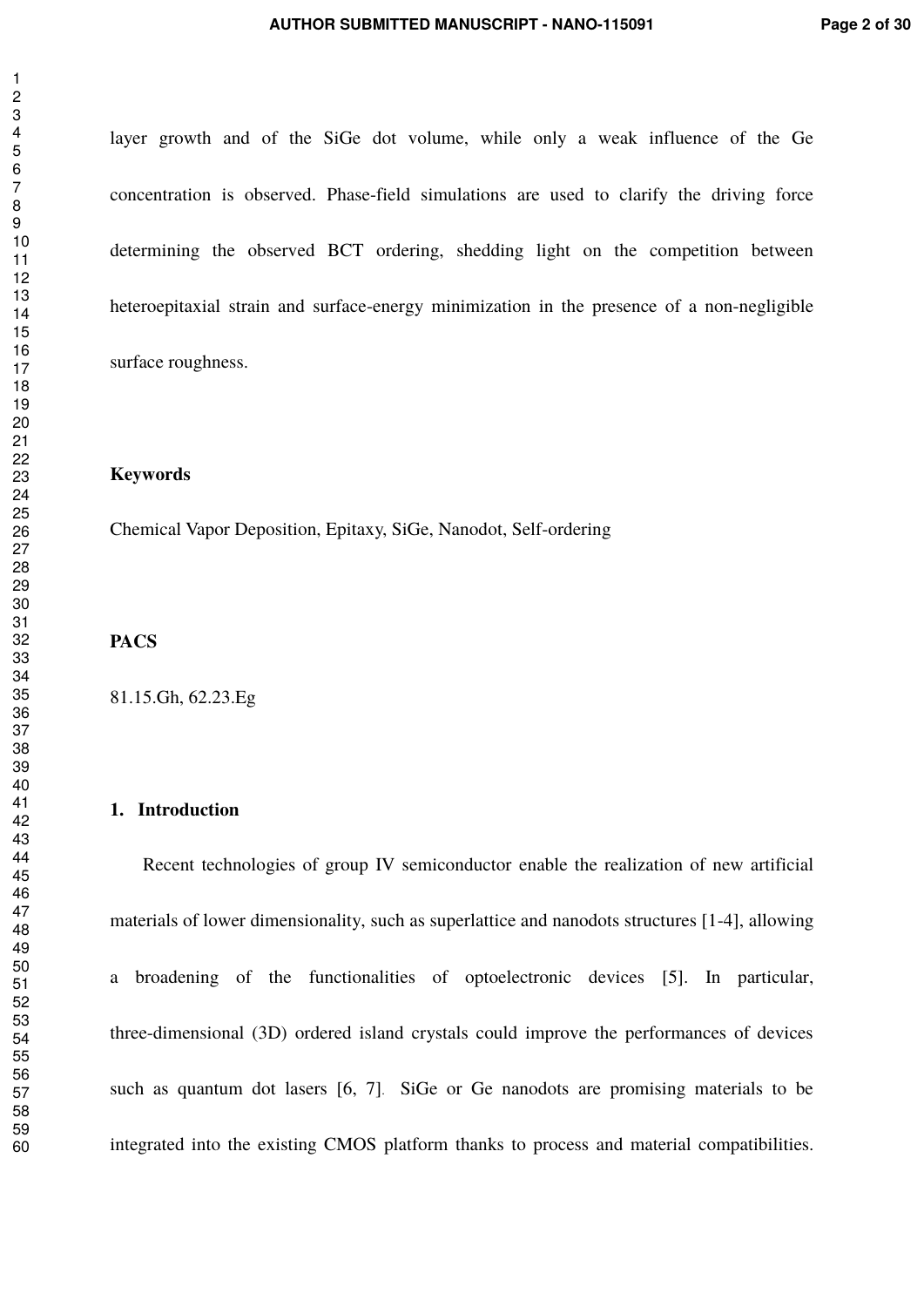The growth of SiGe nanoislands on bare Si surface occurs according to the Stranski-Krastanov dynamics [8], leading to randomly arranged nanoislands. The ordered spatial arrangement of the nanodots on the Si surface can be achieved by growing islands on a pre-patterned substrate [9, 10]. In the case of 3D stacking of Ge nanodots on Si substrates, the Ge nanodots tend to grow vertically aligned, due to the elastic strain field of the buried Ge nanodots, leading to maximum relaxation at on-top positions [11]. Interestingly, vertical ordering in multilayered structures is accompanied by progressive lateral ordering initiated directly on the first dot layer by Si overgrowth [12, 13]. In these references, the vertical alignment of Ge dots was investigated for smooth surface, neglecting any effect related to the Si surface roughness.

In this paper, we present evidence for a self-organized body-centered tetragonal (BCT) SiGe nanodot arrangement of a SiGe nanodot/Si superlattice deposition. Here we choose Ge concentration between 25% to 40%, which results in a lower in strain field and diffusivity compared to that of Ge, and maximum Si growth temperature of 700°C to maintain surface morphology of the deposited Si on the SiGe nanodots. The SiGe nanodot formation mechanism is discussed with support of growth simulations based on a continuum model.

#### **2. Experimental Methods**

The SiGe nanodot stacked multi-layers are grown on 200 mm Si (100) wafers using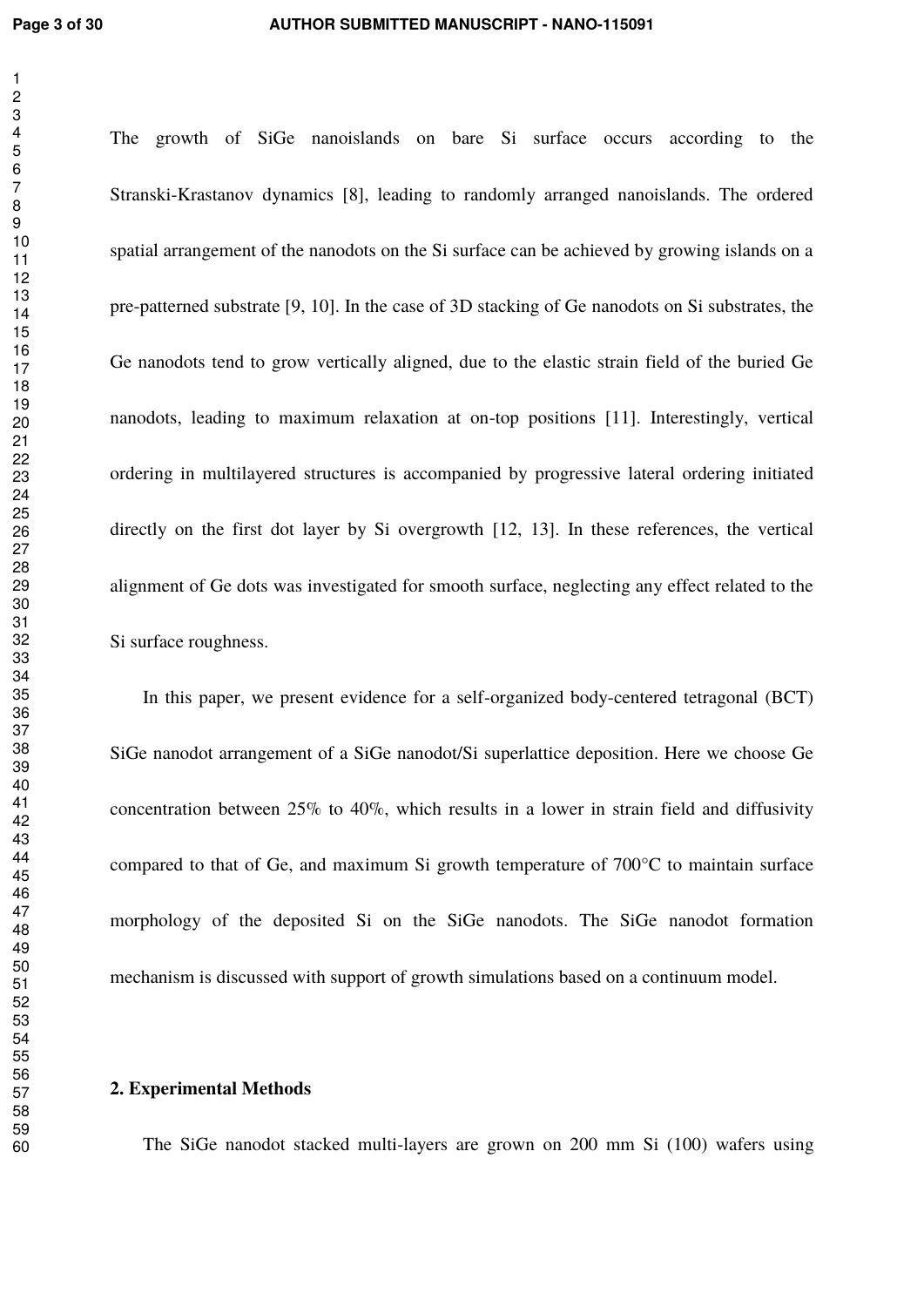reduced-pressure (RP) chemical vapor deposition (RPCVD). Standard Radio Corporation of America (RCA) clean followed by HF dip is performed to clean the Si (001) surface and to remove native  $SiO<sub>2</sub>$ . After loading the Si (001) wafer into the reactor, the wafer is baked at  $1000^{\circ}$ C in H<sub>2</sub> to remove residual native oxide. After the bake, the wafers are cooled down and a 25 nm to 100 nm thick Si layer is deposited at a temperature in the 675-700°C range using a H2-SiH4 gas mixture. After further cooling down to 550°C, a 2.5 nm to 10 nm thick SiGe layer is deposited. The Ge concentration of the SiGe layer is varied between 25% and 40%. XRD analysis showed that nominal and actual compositions were in agreement within 1-2% of Ge contents. The Si and SiGe layer stack deposition is repeated 20 times to form a SiGe/Si superlattice structure. In order to discuss the influence of the temperature after the SiGe growth on the SiGe nanodot formation, annealing at 725°C or 750°C is performed after each SiGe deposition step for selected samples.

X-ray diffraction (XRD) is used to characterize the vertical and lateral periodicity of SiGe dots and the crystal quality. Scanning electron microscopy (SEM) with energy-selective backscattered electron detector is used to check periodicity and surface morphology. Cross section transmission electron microscopy (TEM) and scanning TEM (STEM) are used to characterize SiGe dot geometry and crystal defects. Atomic force microscopy (AFM) is used for surface morphology analysis. Finally, a continuum growth model is exploited to better understand the main driving forces determining the observed body-centered ordering.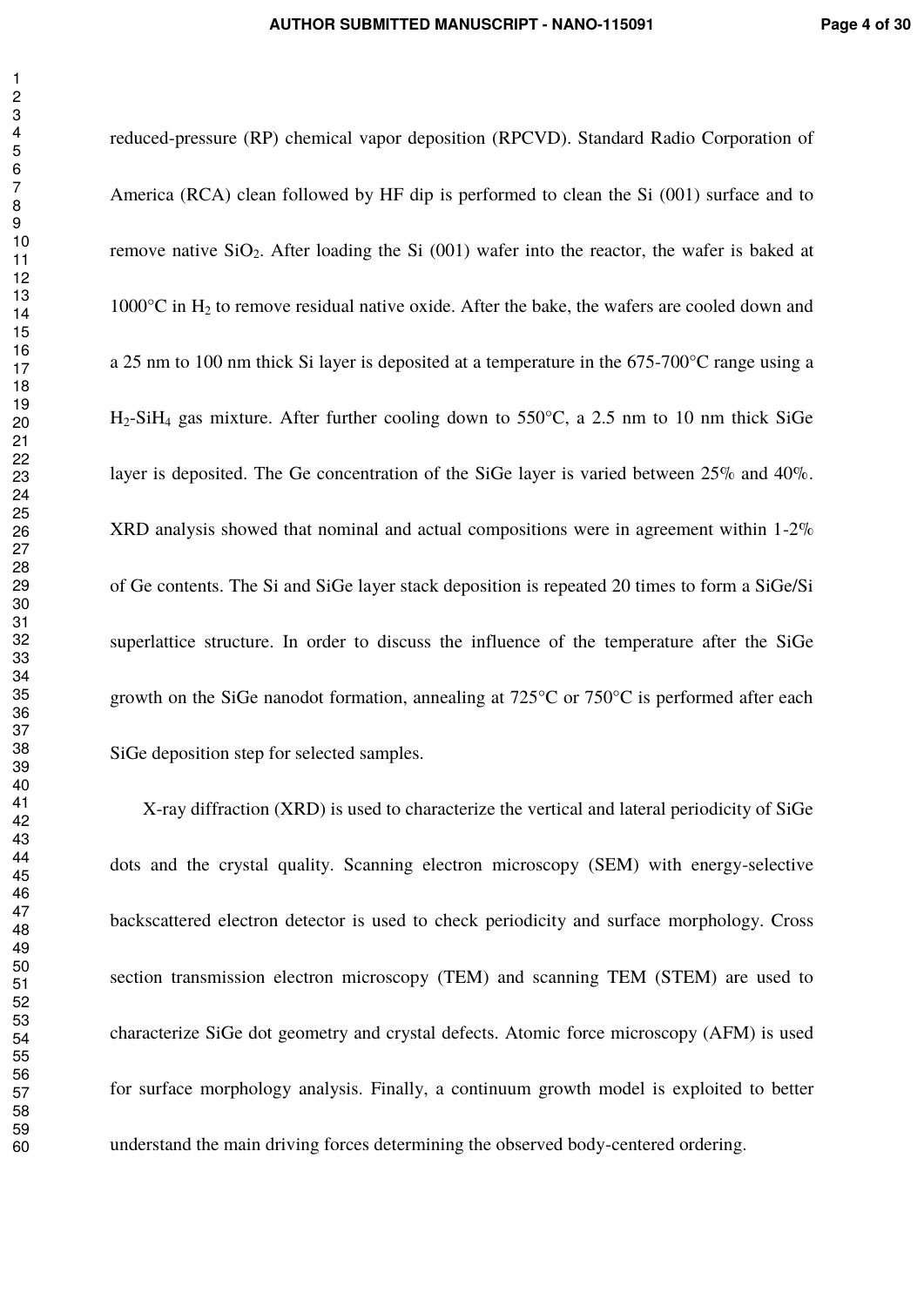#### **3. Vertical and lateral alignment of nanodot formation**

Figures 1 a-c show cross section SEM images of SiGe/Si superlattice with a Ge content of 25%, 30% and 35%, respectively. SiGe and Si growth temperatures for all samples are 550 $^{\circ}$ C and 700 $^{\circ}$ C, respectively. We recall here that for Ge content of ~30\%, the critical wetting layer thickness for island formation is predicted to quickly increase with decreasing Ge composition, and to be sensitive to variations in the deposition conditions [14]. This is confirmed by our findings. For instance, the sample with lower  $(25\%)$  Ge content (Fig.1a) shows flat SiGe and Si layers. On the other hand, the SiGe/Si superlattices with slightly larger Ge contents, i.e. 30% and 35% (Fig. 1b and c), evidently exhibit SiGe nanodot formation. In both cases, the SiGe nanodots in one layer are formed between the SiGe nanodots of the adjacent layers, resulting in a staggered structure formation. A thin SiGe (wetting) layer is observed between SiGe nanodots in each layer. For both samples, the SiGe nanodot formation is weak and imperfect for the first layers and an ordered arrangement is only achieved after several cycles of SiGe/Si growth [15].

In Figure 2 we present AFM images of the SiGe/Si superlattice structure at different steps of growth: (a) after first SiGe layer deposition; (b) after post-annealing at 700°C (i.e. before first Si cap layer growth); (c) after first Si layer growth on the SiGe at 700°C; (d) after 20 cycles of SiGe layer deposition; (e) after 20 cycles of SiGe growth followed by postannealing at 700°C and (f) after final Si cap growth at 700°C. After the first SiGe layer deposition (Fig.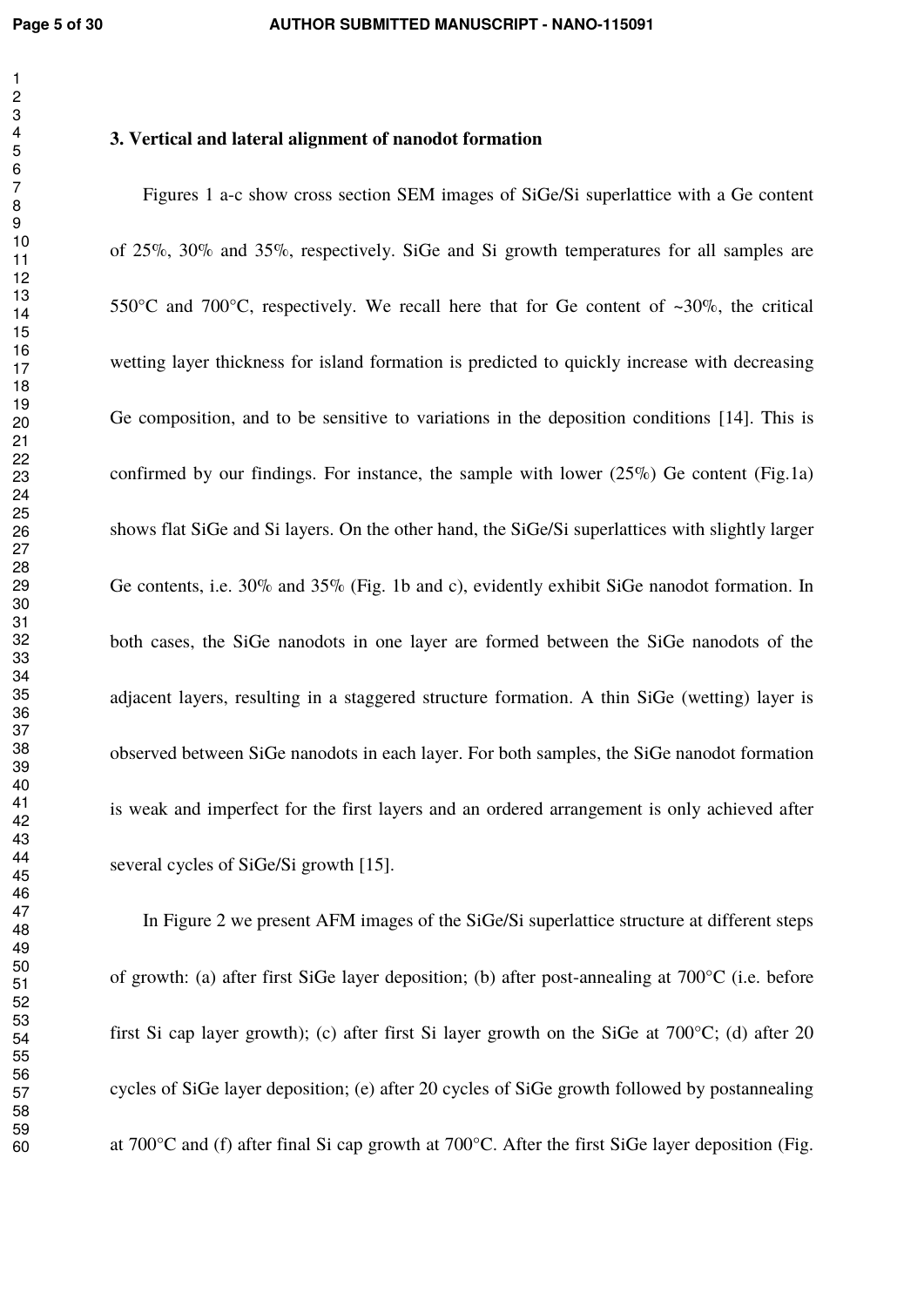2a), a smooth surface (root mean square (RMS) roughness of 0.07 nm) is observed. SiGe nanodots are not visible. However, by introducing post-annealing at 700°C (Fig.2 b), the SiGe surface is roughened and nanodot formation occurs. We notice that this temperature is close to the critical condition for the formation of 3D clusters. The RMS roughness of the postannealed surface is 1.0 nm. As we observed for the first SiGe layer (Fig. 1b), the SiGe nanodot formation is imperfect and randomly distributed. By following Si cap deposition (Fig. 2c), the SiGe nanodots are embedded and become smoother (RMS roughness: 0.31 nm), but the surface roughness of the SiGe nanodots is transferred to the Si surface. On the other hand, after 20 cycles of SiGe/Si deposition (Fig. 2d), periodic SiGe nanodots are observed. The SiGe nanodots are well aligned along equivalent <010> directions, with the dot edges parallel to the <010> as well. The shallow SiGe nanodots feature a diameter and height of ~100 nm and ~1.7 nm, respectively. After annealing at 700°C (Fig. 2e), the surface roughens and the SiGe height is ~7.5 nm. Irregular structures of SiGe nanodots are observed at several places, as probably due to irregular strain distribution underneath. By depositing a Si cap at 700°C (Fig. 2f), square-shaped Si mesas having sidewalls parallel to the <110> directions and aligned along the <010> directions are observed in a checkerboard arrangement. The RMS surface roughness is 2.1 nm and the height of the Si squares is about 7.5 nm. The ordered Si mesas have the same in plane periodicity as the underlying SiGe nanodot.

An XRD reciprocal space mapping (RSM) of (004) diffraction in [110] plane of a 20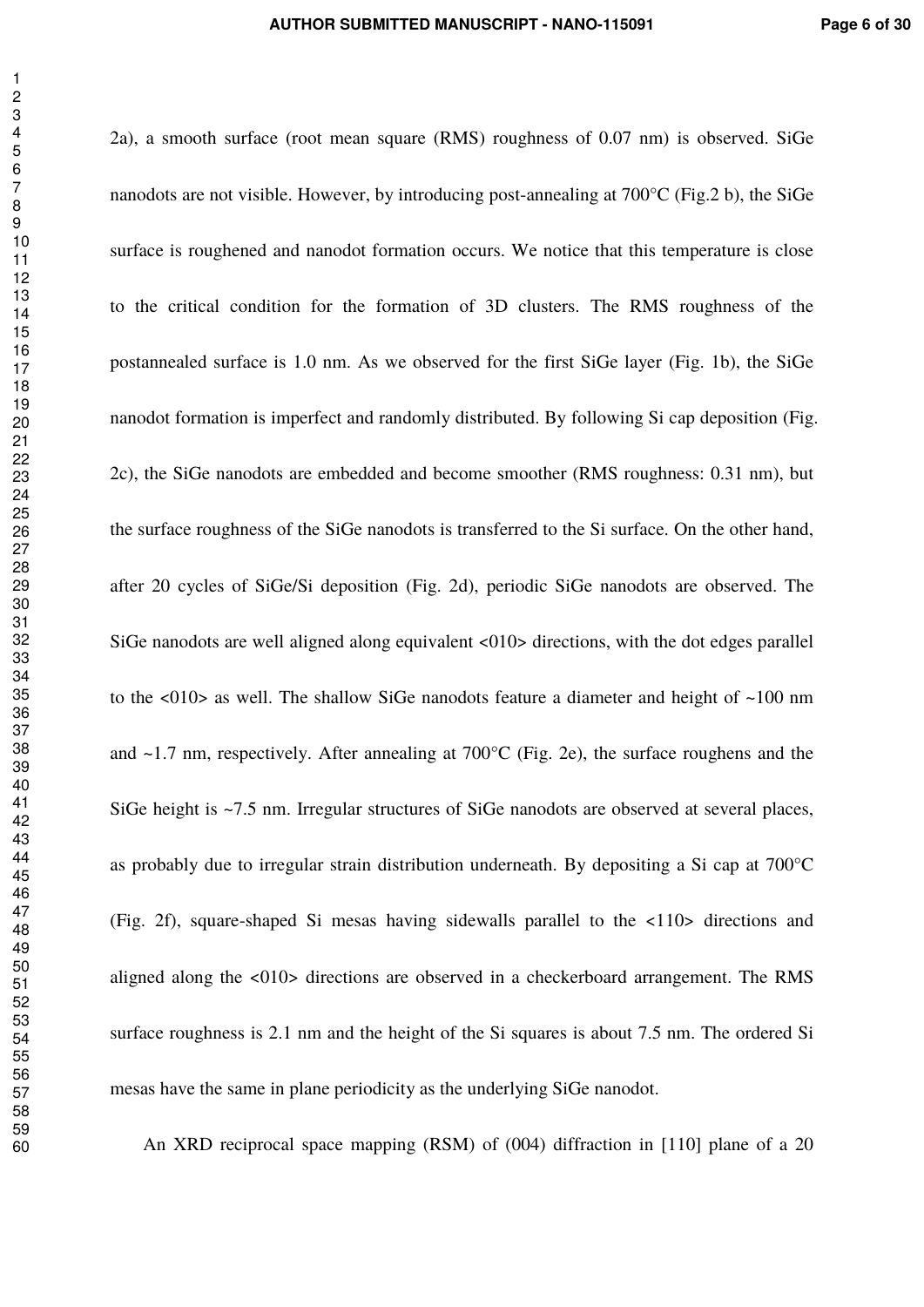cycles periodic SiGe nanodot structure with 30% Ge content and 50 nm thick Si spacer is shown in Fig. 3. The periodicity of the diffraction peaks toward Qz direction is corresponding to the vertical distance of the SiGe planes. The distance of the diffraction peaks in Qz direction is  $1.869 \times 10^{-3} \text{\AA}^{-1}$ , which results in average periodicity of SiGe of 53.5 nm. The distance of the diffraction peaks measured in Ox direction is  $1.571 \times 10^{-3} \text{\AA}^{-1}$ , i.e. average periodicity in [110] direction is 96.4 nm. As shown in Fig. 2a and 2b, the lateral periodicity of SiGe nanodots in one plane is two times larger. The minimum distance of diffraction peaks in Qx direction corresponds to the lateral periodicity of these SiGe nanodots (189 nm) in one plane. The XRD RSM diffraction pattern indicates that most of the SiGe nanodots are regularly aligned.

#### **4. Tuning the superlattice periodicity by variation of the deposition parameters**

The process temperature dependence of the SiGe nanodot formation can be observed in Figures 4a-d, where we show cross section SEM images of SiGe/Si superlattice structures with 30% Ge content obtained with different annealing temperature before Si spacer growth. The growth temperature of Si in Fig. 4a is 675*°*C, and 700°C in Fig. 4b-d, respectively. After each SiGe growth step, an annealing is performed at 725°C and 750°C for samples shown in Fig. 4c and 4d, respectively. By capping with Si at 675°C, no SiGe nanodot formation is observed (Fig. 4a). In the case of Si growth at 700°C, SiGe nanodot formation occurs (Fig.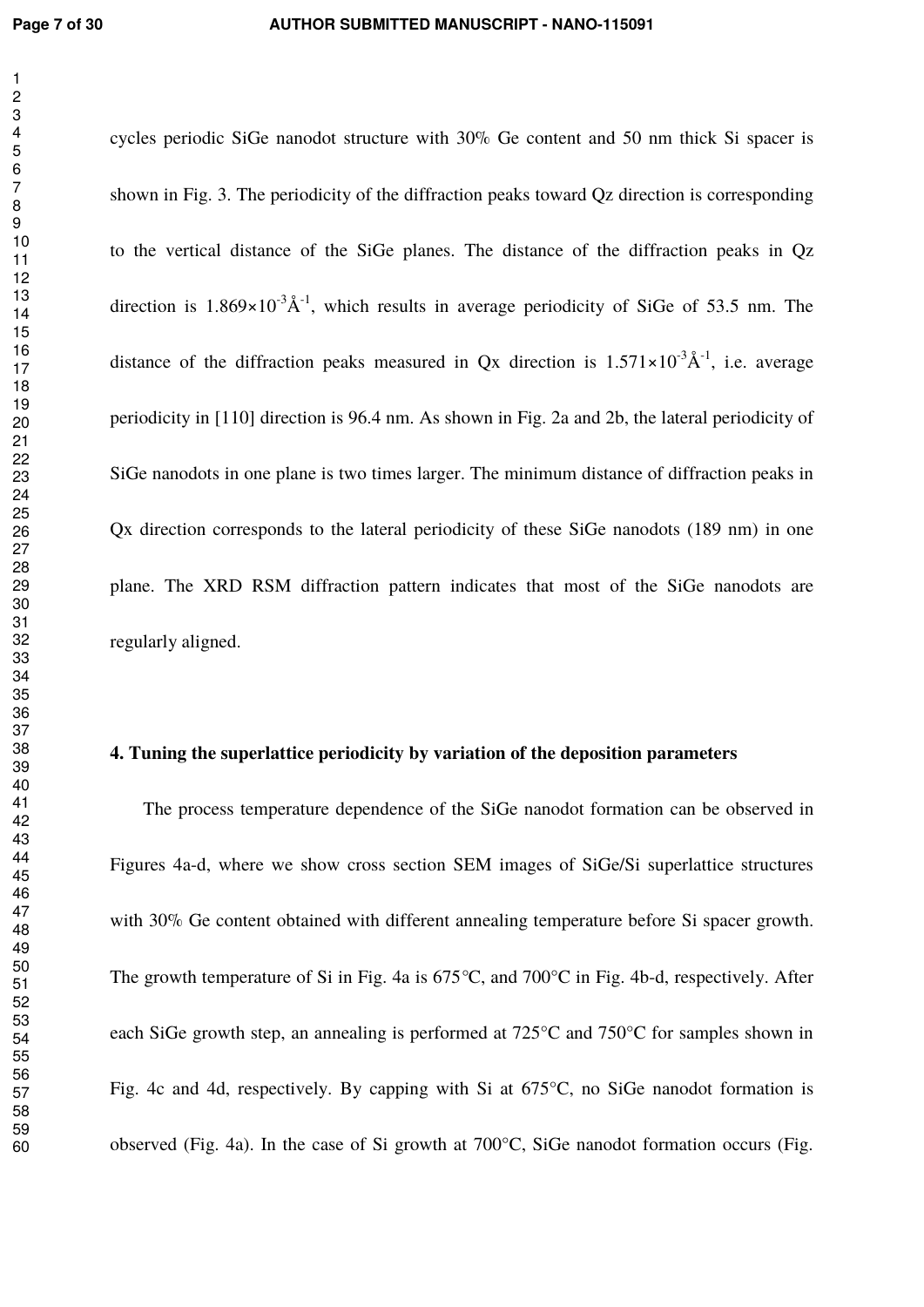4b). The SiGe nanodots are located at staggered positions and form a BCT structure. By introducing an annealing step at 725°C after each SiGe layer deposition (Fig. 4c), a wider lateral periodicity of SiGe nanodots is observed compared to that of Fig. 4b. This means that it is possible to modulate the spacing of SiGe islands by changing the annealing temperature. By introducing an annealing at 750°C after each SiGe growth step (Fig. 4d), the arrangement of SiGe nanodots becomes irregular. Additionally, a diagonal SiGe nanodot alignment is observed at several places.

A cross-section STEM analysis was performed to better characterize the 3D island distribution. Images of SiGe nanodot structures with Si spacer deposited at 700°C without annealing, and with additional annealing at 725°C and 750°C after each SiGe growth steps are shown in Fig. 5a-c, respectively. The top layer of all samples is as-deposited SiGe (process is finished at 550°C). In the case of the sample without annealing (Fig. 5a), SiGe nanodots are regularly aligned at staggered positions as shown in Fig. 4b. SiGe nanodots mean diameter and height are ~110 nm and ~20 nm, respectively. The periodicity of SiGe nanodots is about 200 nm. SiGe layers 2-3 nm thick are clearly visible between the SiGe nanodots. The thickness of the top SiGe layer is larger where the underlying Si layer is concave. This is in agreement to what we reported, supporting the roughness reduction of the surface by covering with SiGe (shown in Fig. 2d compared to 2f), and the SiGe surface migration during temperature ramp from 550°C to 700°C (Fig. 2e). The Si thickness on the SiGe nanodots and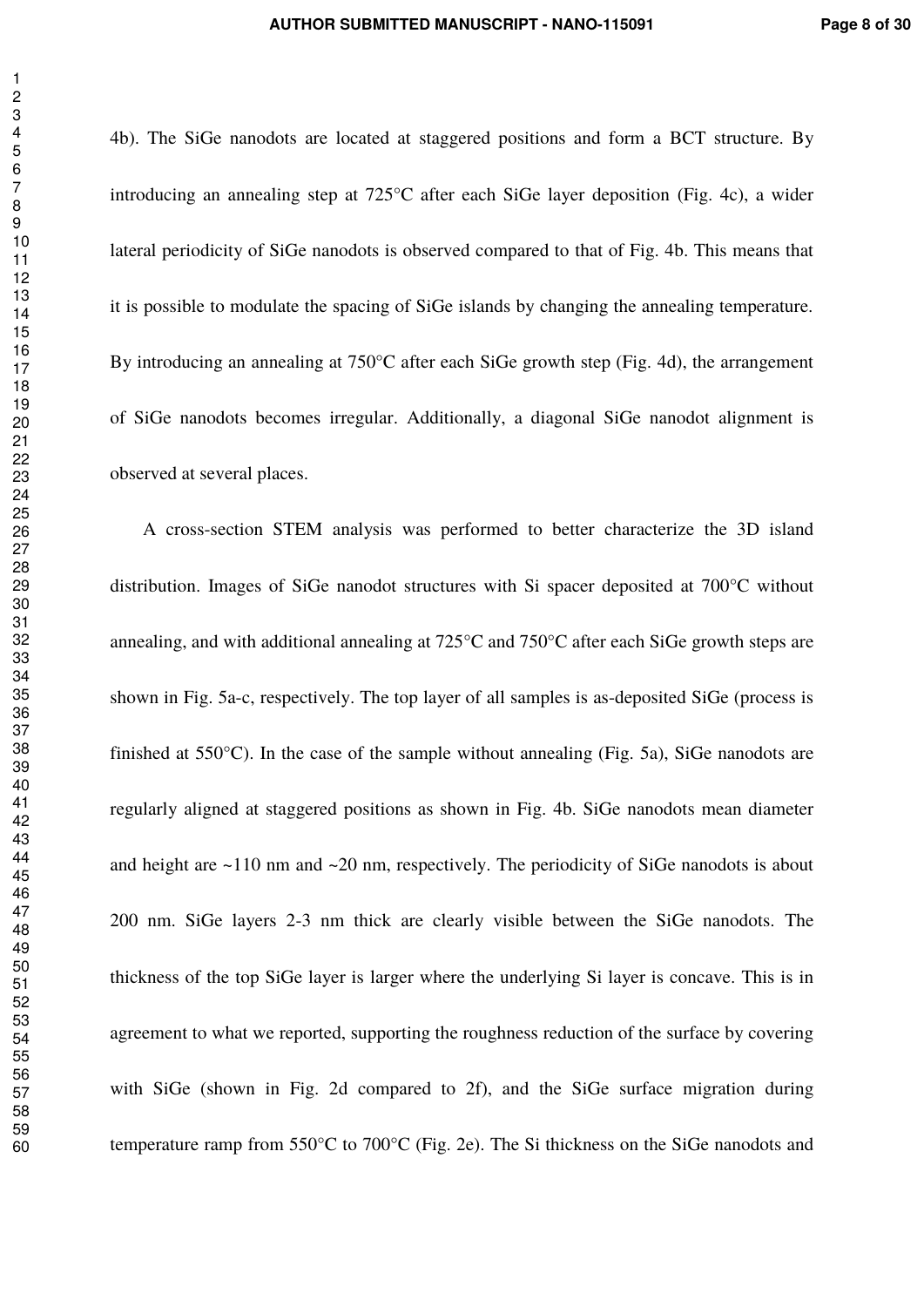in the concave part between SiGe nanodots is nearly the same, resulting in almost the same surface roughness before and after Si growth, and following the periodicity transfer from SiGe nanodots to the Si surface. The Si surface above each SiGe nanodot shows a flat (100) surface. On the other hand, the Si surface grown on the thin SiGe layer between nanodots exhibits a concave shape. By introducing an additional annealing at 725°C after each SiGe deposition (Fig. 5b), the SiGe nanodot staggered alignment is preserved and the Si thickness between SiGe nanodot layers remains uniform while the diameter of the SiGe nanodot increases to 135 nm and the lateral periodicity is increased to  $\sim$ 260 nm. The height of the SiGe nanodots is about 20 nm, which is nearly the same as in Fig. 5a. Enhanced SiGe migration seems to occur by introducing an annealing at 725°C. After annealing at 750°C (Fig. 5c), the SiGe nanodots become larger and an irregular alignment is observed as already shown in Fig. 4d. Even though the SiGe nanodot formation becomes irregular, no crystal defects could be observed (confirmed by both STEM and TEM analysis). This means that the irregularity of SiGe nanodot formation is not triggered by crystal defects. It seems that Si growth on large SiGe nanodots is not uniform, because thinner Si regions are observed at several positions. By the non-uniform Si growth, the periodicity of SiGe nanodots seems to be not perfectly transferred to the Si surface. However, further investigations are required to clarify the mechanism behind.

In Fig. 6, the lateral periodicity of SiGe nanodots is plotted as a function of annealing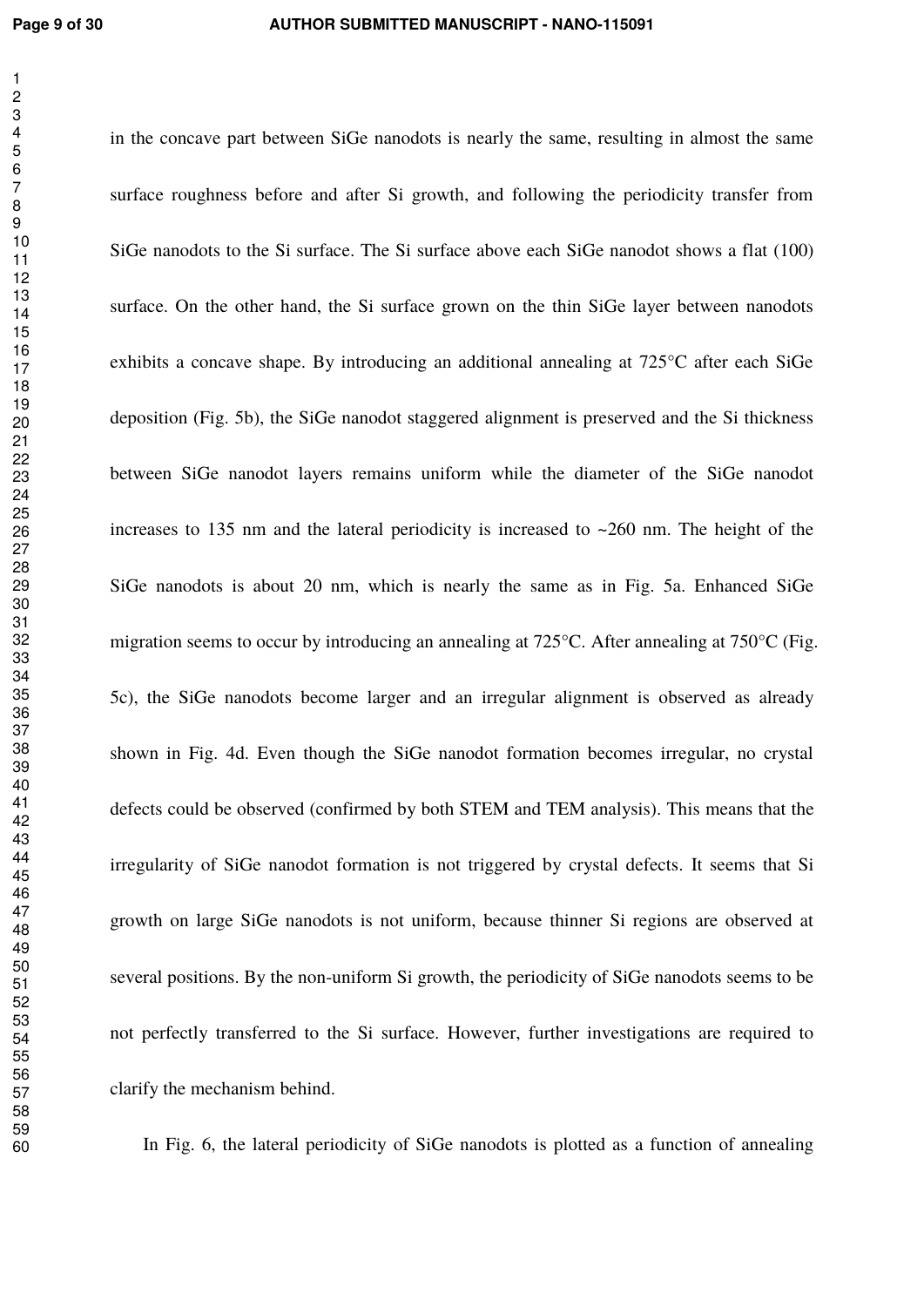temperature before Si spacer growth. The Si growth temperatures for the sample with annealing at 675°C and the other samples are 675°C and 700°C, respectively. That means an additional annealing is performed for the samples with 725°C and 750°C annealing. In the case of sample with 30% Ge content, no SiGe nanodot formation occurred at 675°C as shown in Fig. 4a. However, a periodic SiGe nanodot formation appears in the case of samples with 35% Ge content. The possible reason for periodic nanodot formation for 35% SiGe samples is the higher driving force of SiGe migration due to higher strain. As shown in Fig. 4b-d, the lateral periodicity of SiGe nanodots becomes higher with increasing annealing temperature. At the same annealing temperature, samples with 35% Ge content show slightly higher periodicity compared to those with 30% Ge content.

The lateral periodicity of SiGe nanodots as a function of Si spacer thickness and SiGe thickness are shown in Fig. 7a and b, respectively. Temperatures of SiGe and Si growth are 550°C and 700°C, respectively for all cases. With increasing Si spacer thickness (Fig. 7a), the periodicity of the SiGe nanodot increases and tends to saturate. The influence of Ge concentration on the periodicity is weak for each Si spacer thicknesses. On the other hand, the lateral periodicity weakly increases with increasing SiGe thickness (Fig. 7b). The periodic SiGe nanodots are formed by Si and Ge atom migration into the concave areas of the Si surface to reduce surface energy. The SiGe nanodots are formed after accumulation into the concave region in order to provide strain relaxation. This effect can be related to the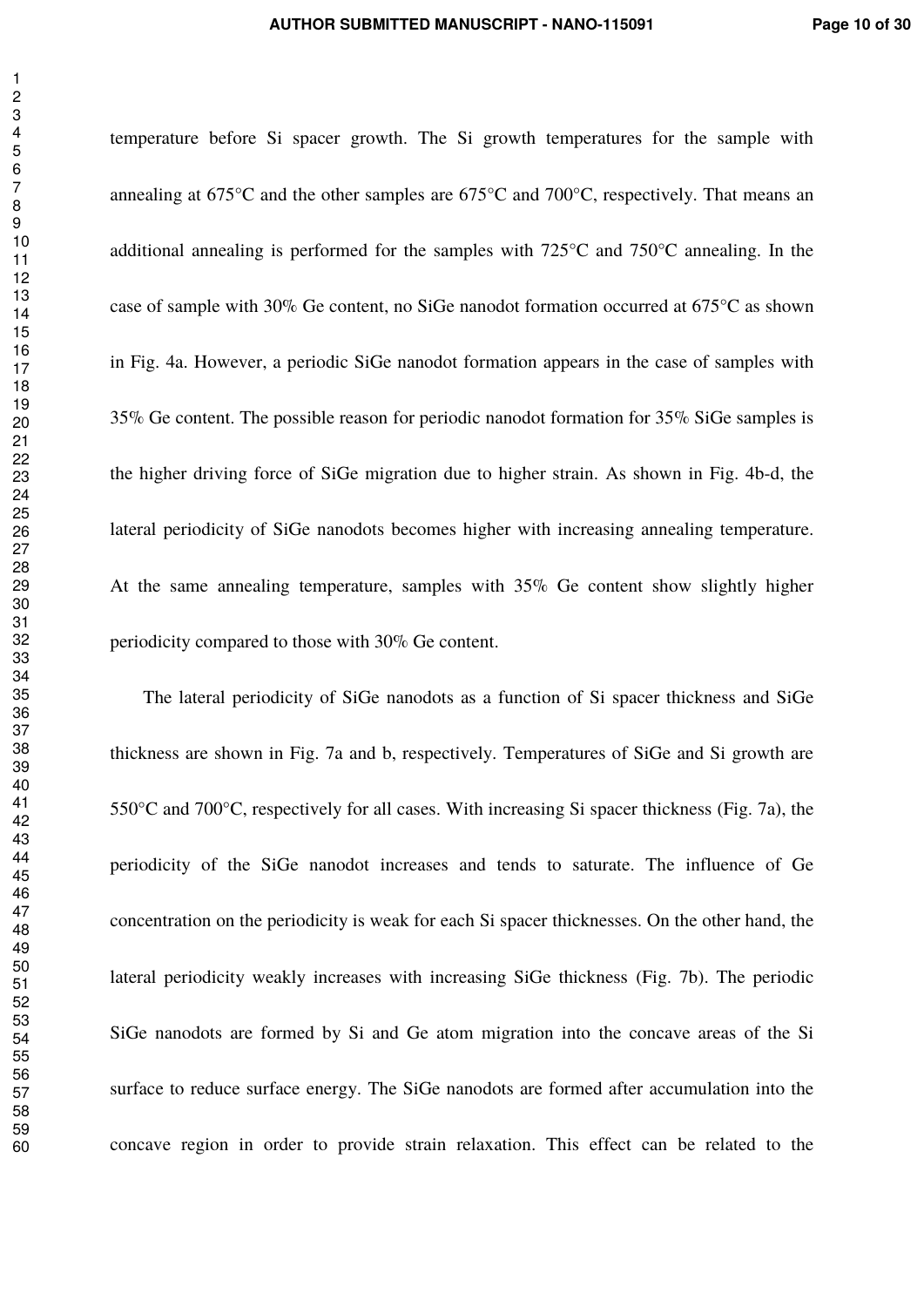expansion of the distance between the SiGe layer and the underlying Si spacer.

#### **5. Continuum growth simulations and interpretation of the observed stacking**

We shall now provide an interpretation for the above reported BCT stacking of SiGe nanodots. As shown in Fig. 2f, once dots are formed, Si deposition does not lead to a flat capping layer: The free surface presents bumps in correspondence to buried islands and valleys in between. Thus, when the subsequent SiGe layer is deposited, the morphology of the substrate resembles that of a pit-patterned Si substrate, leading to preferential island positioning within the pits [16-18]. However, such driving force towards staggered vertical arrangement, mainly generated by surface-energy reduction, competes with the epitaxial strain reduction, known to favor vertical alignment instead [19, 20].

In order to better understand the competition between these two mechanisms leading to different vertical ordering, we have used a 2D continuum model of heteroepitaxial growth, implemented in a phase-field framework as detailed in Ref. [21]. The growth dynamics is determined both by material deposition and by surface diffusion. A thermodynamic driving force, based on the minimization of the free energy, is assumed for material redistribution on the surface, so that material flow (J) on the surface is driven by the local gradient of the chemical potential ( $\mu$ ): J=-D $\nabla \mu$ . The evolution of the surface profile, expressed by the normal velocity (v), can be written as  $v=-\nabla \cdot \mathbf{J}$  by imposing the volume conservation as in a pure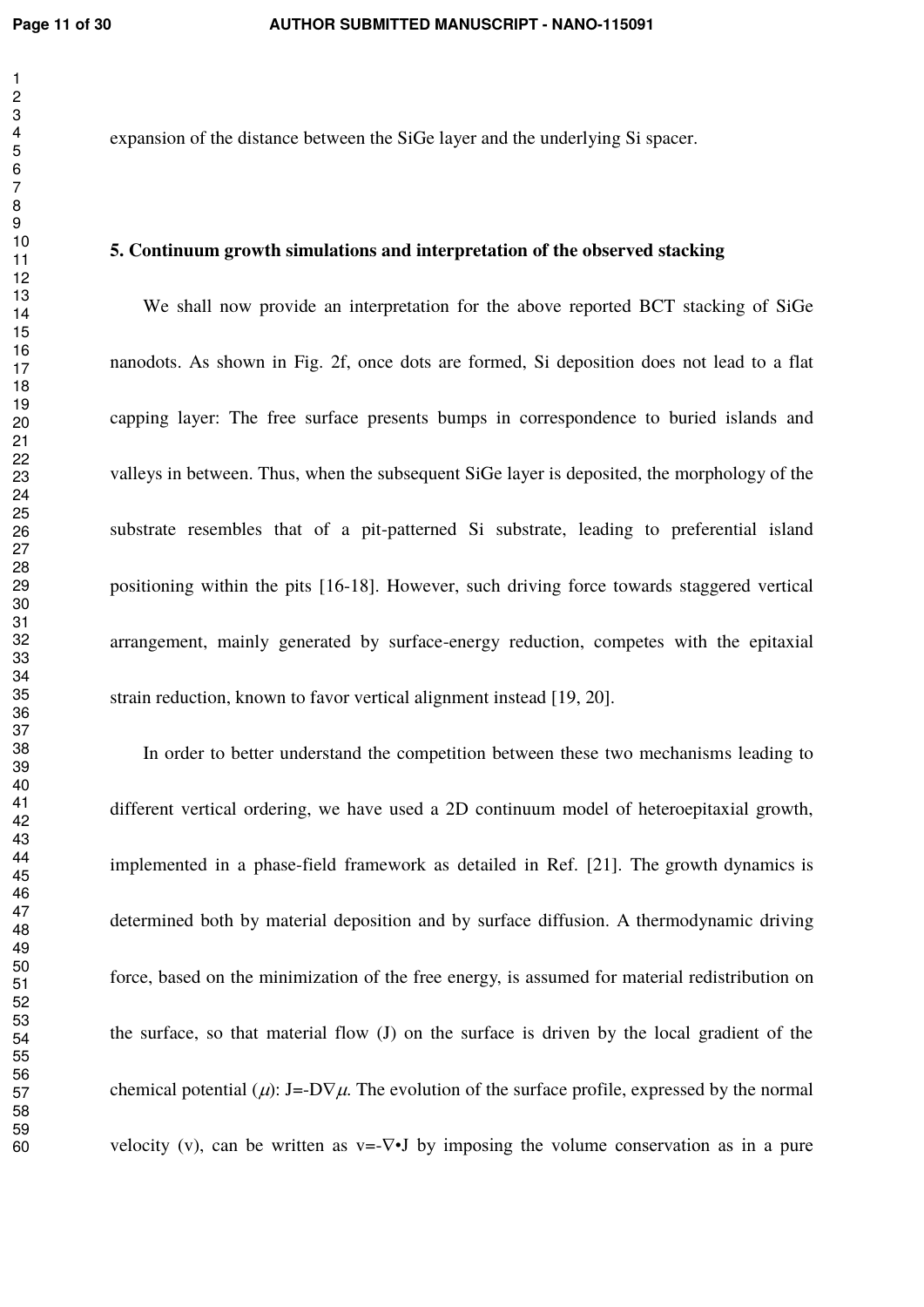diffusion-limited growth regime, where D is the diffusion coefficient. The chemical potential results as the balance of two different contributions, one from surface energy and the other from the elastic energy. While the former is proportional to the profile curvature and favors a flattening of the surface, the latter accounts for the exact solution of elastic strain field at the surface, obtained by imposing a mechanical equilibrium condition, which is originated by the misfit strain between SiGe layers and Si substrate  $(-1.3\%)$  and leads to the growth of islands. Material deposition is simulated as a constant isotropic flux impinging on the surface along its normal. Here we impose a sufficiently large ratio (2.5 $\times10^5$ ) between the diffusion coefficient D and the deposition flux, so to ensure that material diffuses towards the local minimum of the chemical potential.

In the model, the surface energy density  $\gamma$  and the Lamé coefficients are linearly interpolated for a 30% Ge content, starting from the typical values found in literature for Ge and Si ( $\gamma_{\text{Ge}} = 6 \text{ eV/nm}^2$ ,  $\gamma_{\text{Si}} = 9 \text{ eV/nm}^2$ ,  $\mu_{\text{Ge}} = 41 \text{ GPa}$ ,  $\lambda_{\text{Ge}} = 44 \text{ GPa}$ ,  $\mu_{\text{Si}} = 52 \text{ GPa}$ ,  $\lambda_{\text{Si}} = 60 \text{ GPa}$  [23]). The set of partial differential equations, which defines both the film evolution and the mechanical equilibrium problem, is exactly solved by a finite element method, exploiting the AMDiS toolbox [22, 24] (see Ref. [23] for the numerical implementation). This provides us both a nonlinear description for the surface diffusion process and an exact solution for the strain field. Therefore, the model is able to precisely capture the effect of the buried islands on the strain at the surface and the role of surface roughness of the Si capping layer.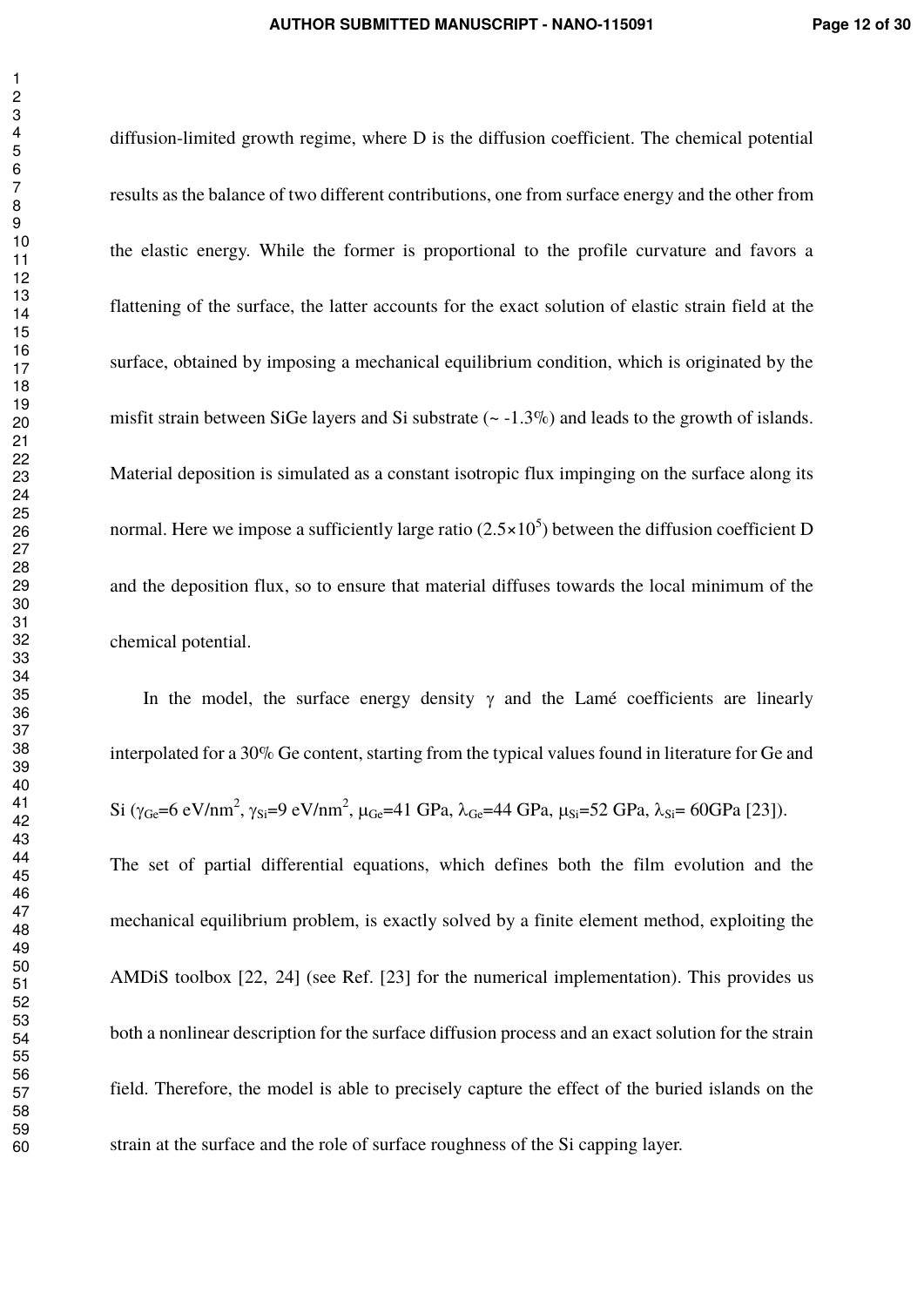To show the influence of the surface roughness on the ordering process, at first we considered a layer of islands with cosine-like distribution whose average roughness (1 nm), periodicity (150 nm), and Ge composition (30%) were directly inferred from the experiments. Importantly, the average roughness (0.43 nm) of the Si spacing layer (25 nm thick) was also set based on experiments, with the surface profile maxima being superimposed to buried island (Fig. 8a) . To save on simulation time, we have focused solely on the alignment of a single layer of SiGe islands on top of a layer of islands capped with Si, rather than considering the whole island stack which we assume follows the same evolution of the first "module".

In the initial stages, the SiGe material deposited on the Si cap layer flows toward the surface valleys for a capillarity effects, lowering the surface energy by decreasing the free surface. In these valleys, the elastic relaxation is enhanced because the strain can be partially transferred to the valley sidewalls, similarly to what typically happens in the growth of islands on pit-patterned substrates [23]. Therefore, the chemical potential on the surface becomes lower in these regions, thanks to this additional elastic relaxation. Consequently, the material is accumulated there leading to the island staggered arrangement with respect to the buried ones. It is worth noticing that the staggered alignment is observed despite the initial strain relaxation distribution at the surface, induced by the buried islands, would favor a vertically aligned growth [25, 26].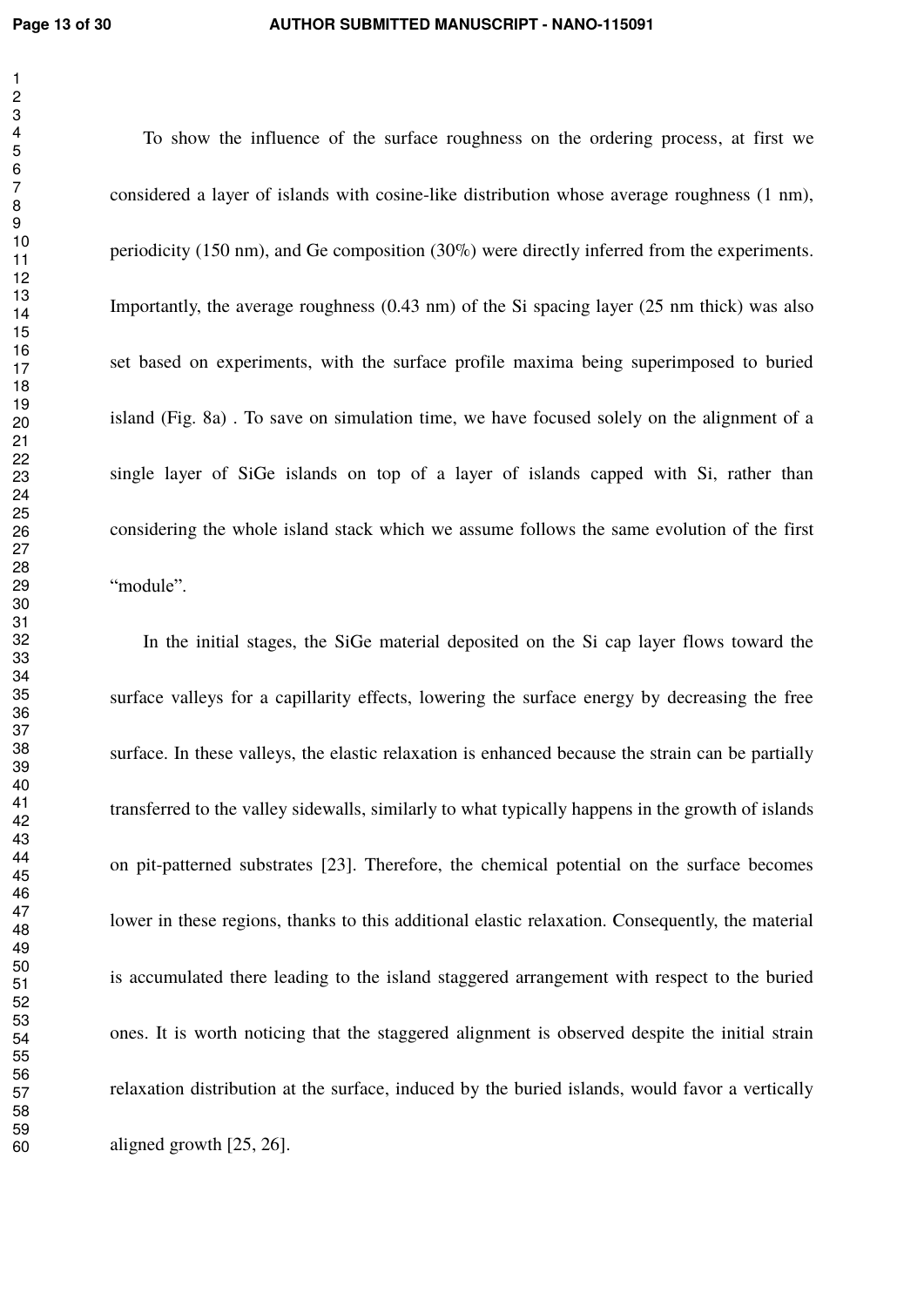To directly assess the role played by the initial roughness of the Si capping layer, we have repeated the simulations by artificially decreasing it by one order of magnitude (Fig. 8b). The surface-energy reduction due to the filling of the surface valleys is weaker than before. Therefore, the elastic relaxation provided by the buried islands is the predominant driving force of the diffusion dynamics, as can be observed by the deposited material accumulation on top of the buried islands, leading to a vertical stacking.

It is worth to notice that the vertically aligned islands exhibit a slightly lower compressive strain than the anti-aligned ones, i.e., in the former case, the elastic energy in the islands is lower thanks to the additional relaxation provided by the buried islands. This also indicates that it is fundamental to follow the full growth pathway to determine the final alignment.

The important role played by surface roughness in promoting vertical anti-alignment was recently discussed in Ref. [27], where ordering of Ge quantum dots in an amorphous matrix is investigated by Kinetic Monte Carlo simulations. Notice that in the present case of a crystalline matrix the situation is more complex, as surface-roughness promoted ordering competes with strain relaxation.

We also point out that Liu et al. [28] reported, based on a continuum approach similar to the present one, the existence of a growth-parameter window where vertical anti-alignment could take place also in the absence of surface roughness. A similar conclusion was also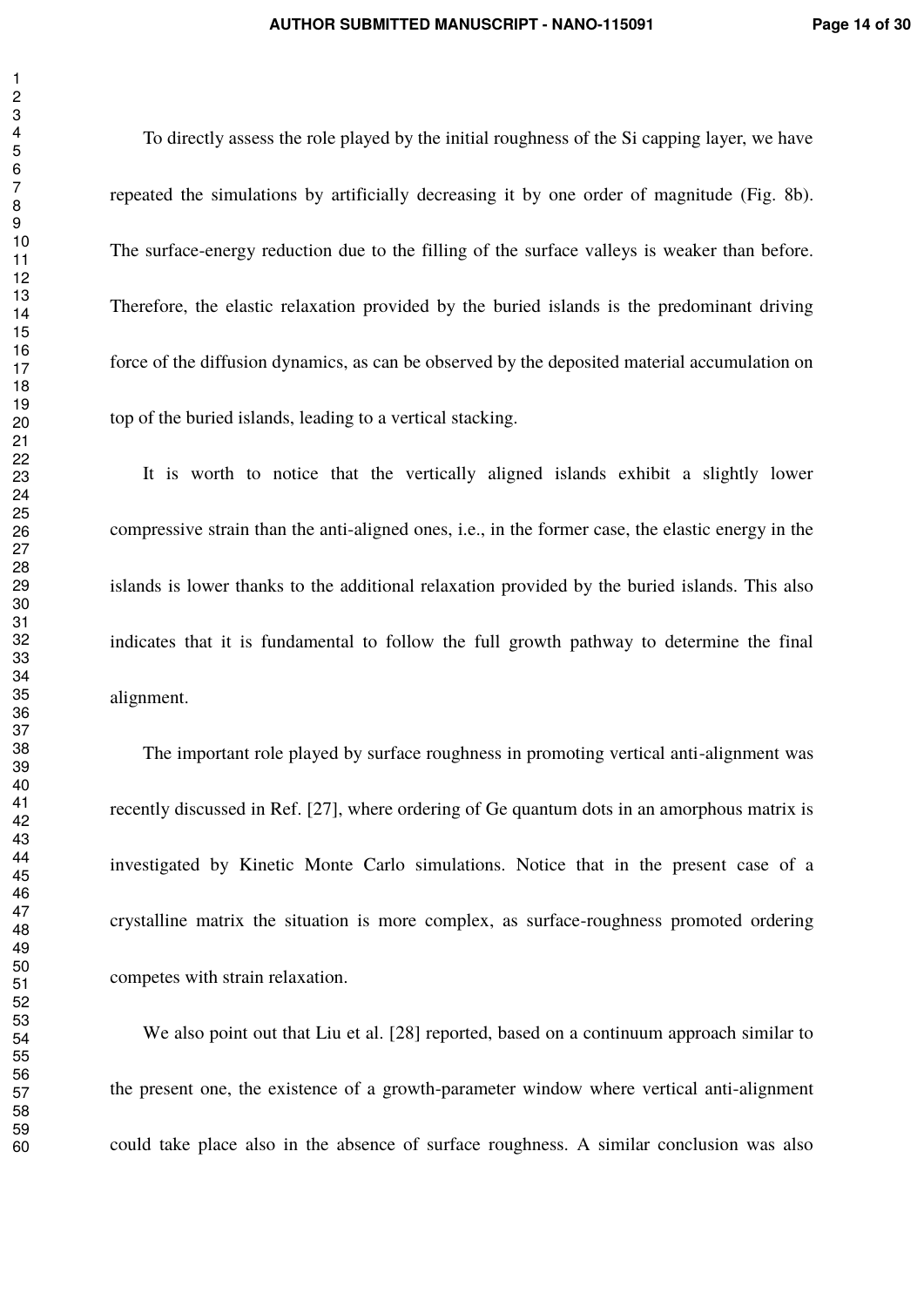drawn by Latini et al. for III/V systems [29]. While not ruling out the importance of such results under different conditions, here we have shown that for the present system and growth parameters roughness plays, instead, a decisive role.

#### **6. Summary and Conclusions**

Self-ordered multi SiGe nanodot layer stacks are fabricated by depositing SiGe/Si superlattice layer stacks using an RPCVD system. In the case of SiGe/Si superlattice with 30% Ge content, a 3D lattice of periodic SiGe nanodots is formed, if the Si growth is 700°C or above. The SiGe nanodots are aligned at staggered positions by annealing at 700°C and 725°C before each Si spacer growth, resulting in a BCT SiGe nanodot structure. No SiGe nanodots are formed in the case of 25% Ge content or by lowering the Si spacer growth temperature from 700°C to 675°C, indicating that the SiGe nanodot formation is caused by elastic strain compensation due to surface migration. The lateral periodicity can be modulated by the annealing temperature before the Si growth and the thickness of SiGe. Only a weak influence of the Ge concentration on the periodicity is observed. The peculiar island distribution was interpreted on the base of continuum growth simulations, pointing out the competition between the vertical alignment induced by the strain field of the buried nanodots and the vertical anti-alignment produced by the surface roughness of the capping layer. The latter term is of key importance for the present group-IV system as anisotropy-related driving forces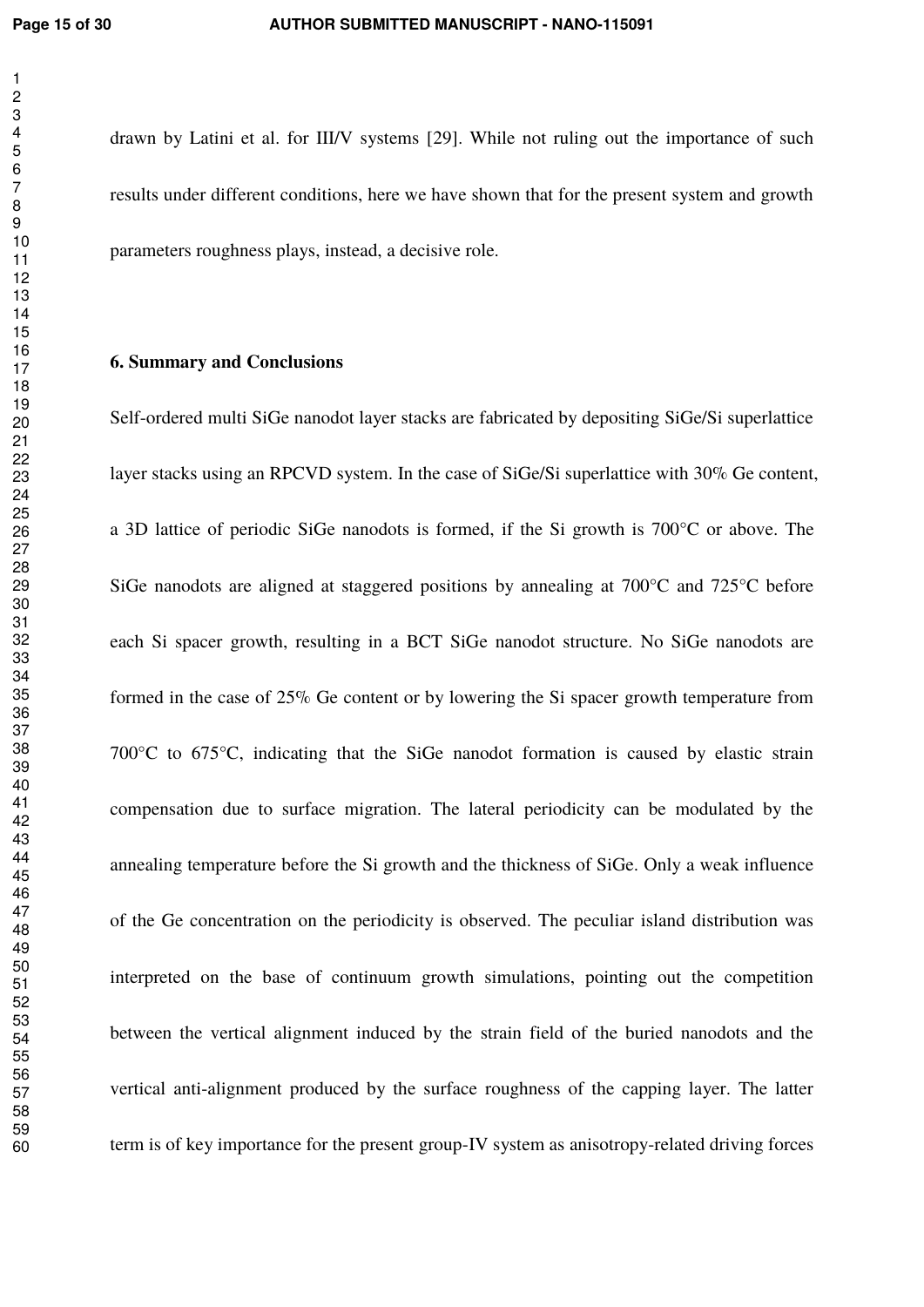leading to complex stacking in other systems (such as II/VI or III/V semiconductors) are expected to be negligible.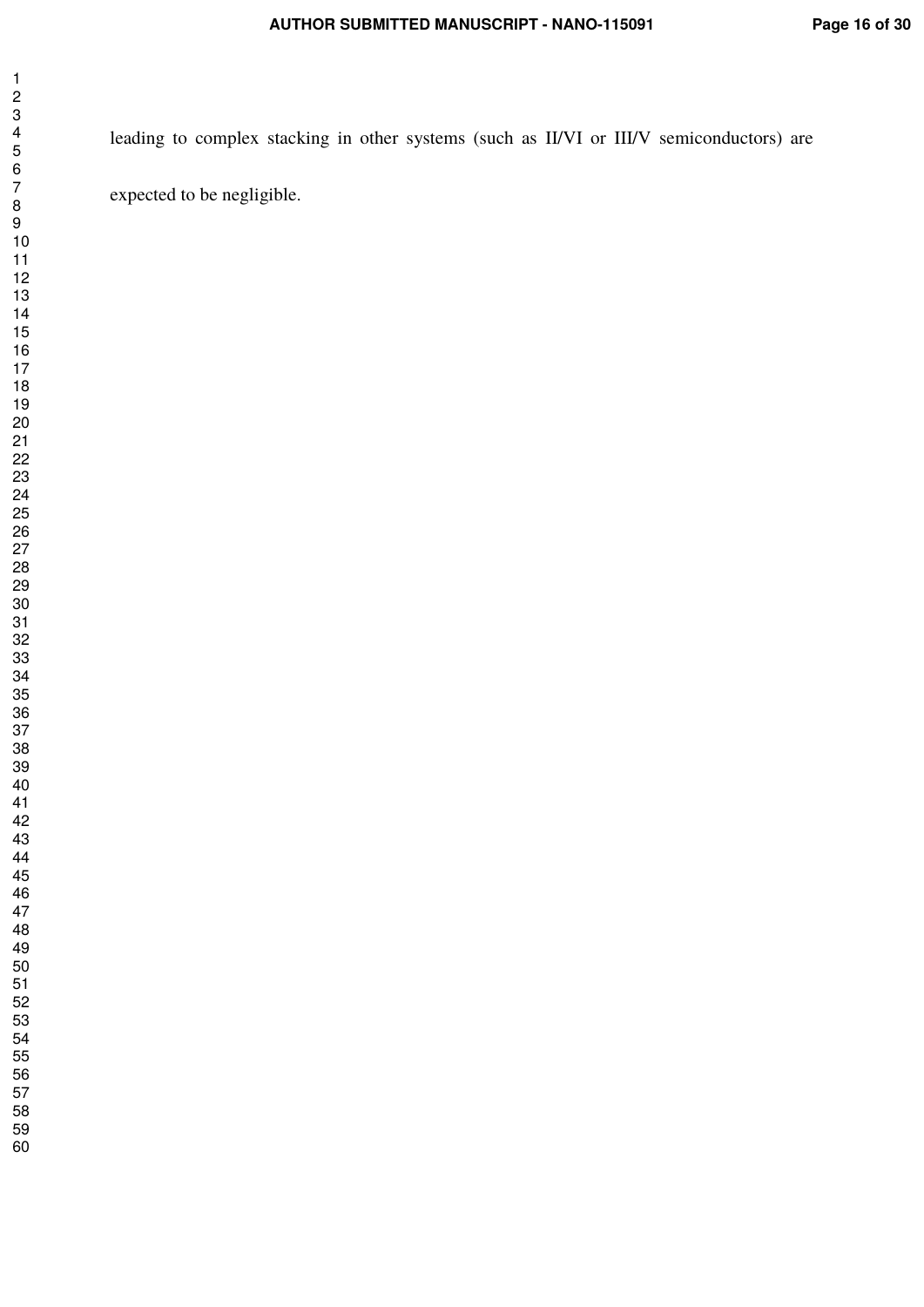#### **References**

- [1] J.M. Hartmann, P. Holliger, F. Laugier, G. Rolland, A. Suhm, T. Ernst, T. Billon and N. Vulliet, J. Cryst. Growth, 283 1-2 (2005) 57-67.
- [2] O Leifeld, R Hartmann, E Müller, E Kaxiras, K Kern and D Grützmacher, Nanotechnology 10 (1999) 122–126.
- [3] K.L. Wang, S. Tong and H.J. Kim, Mat. Sci. in Semicond. Proc. 8 (2005) 389 399
- [4] K. Makihara, M. Ikeda, S. Higashi and S. Miyazaki, Thin Solid Films, 517, (1), (2008) 306-308.
- [5] C. J.R.P. Augusto and Lynn Forester, Solid-State Electron. 110 (2015) 1-9
- [6] K.L.Wang, D. Cha, J. Liu, C. Chen, Ge/Si self-assembled quantumdots and their optoelectronic device applications, Proc. IEEE 95 (2007) 1866–1883
- [7] M. Grydlik, F. Hackl, H. Groiss, M. Glaser, A. Halilovic, T. Fromherz, W. Jantsch, F.Schäffler, M. Brehm, Lasing from glassy Ge quantum dots in crystalline Si, ACS Photonics 3 (2016) 298–303
- [8] K. Brunner, Rep. Prog. Phys. 65, 27 (2002)
- [9] D. Grützmacher, T. Fromherz, Ch. Dais, J. Stangl, E. Müller, Y. Ekinci, H. H. Solak, H. Sigg, R. T. Lechner, E. Wintersberger, St. Birner, V. Holý, and G. Bauer, Nano Letters , 3150 (2007).
- [10] Z.Y. Zhong and G. Bauer, Appl. Phys. Lett. 84, 1922 (2004).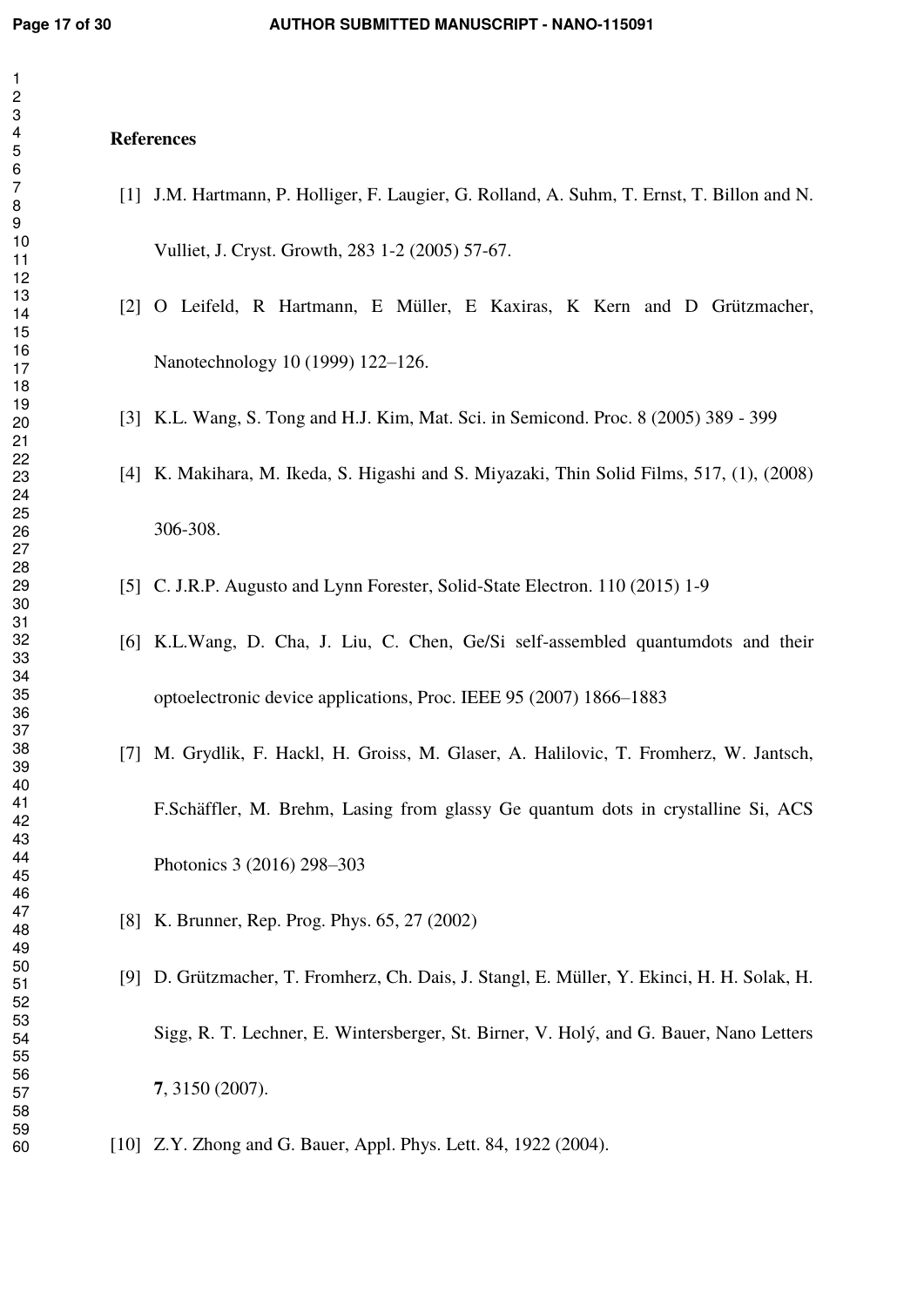- [11] G. Capellini, M. De Seta, F. Evangelisti, and C. Spinella, Applied Physics Letters 82, 1772 (2003)
	- [12] J. Tersoff, C. Teichert, and M.G. Lagally, Phys. Rev. Lett. 76, 1675 (1996)
	- [13] F. Montalenti, A. Margegalli, G. Capellini, M. De. Seta and L. Miglio, J. Phys.: Condens. Matter 19 225001 (2007)
	- [14] Y. Tu and J. Tersoff, Phys. Rev. Lett. 93, 216101 (2004)
	- [15] J. Tersoff, C. Teichert, and M.G. Lagally, Phys. Rev. Lett. 76, 1675 (2006)
	- [16] Z.Y. Zhong and G. Bauer, Appl. Phys. Lett. 84, 1922 (2004)
	- [17] R. Bergamaschini, F. Montalenti, and L. Miglio, Nanoscale Res. Lett. 5, 1873 (2010)
	- [18] R. Bergamaschini, J. Tersoff, Y. Tu, J.J. Zhang, G. Bauer, and F. Montalenti, Phys. Rev. Lett. 109, 156101 (2012)
	- [19] J. Tersoff, C. Teichert, and M.G. Lagally, Phys. Rev. Lett. 76, 1675 (2006)
	- [20] G. Capellini, M. De Seta, F. Evangelisti, and C. Spinella, Applied Physics Letters 82, 1772 (2003)
	- [21] R. Bergamaschini, M. Salvalaglio, R. Backofen, A. Voigt and F. Montalenti, *Adv. in Phys.: X* **1**, 331 (2016)
	- [22] S. Vey and A. Voigt, Comput. Visualization Sci. **10**, (2007) 57
	- [23] M. Albani, R. Bergamaschini anf F. Montalenti, Phys. Rev. B **94** 075303 (2016).
	- [24] T. Witkowski, S. Ling, S. Praetorius and A. Viogt, Adv. Comput. Math. **41** 1145 (2015)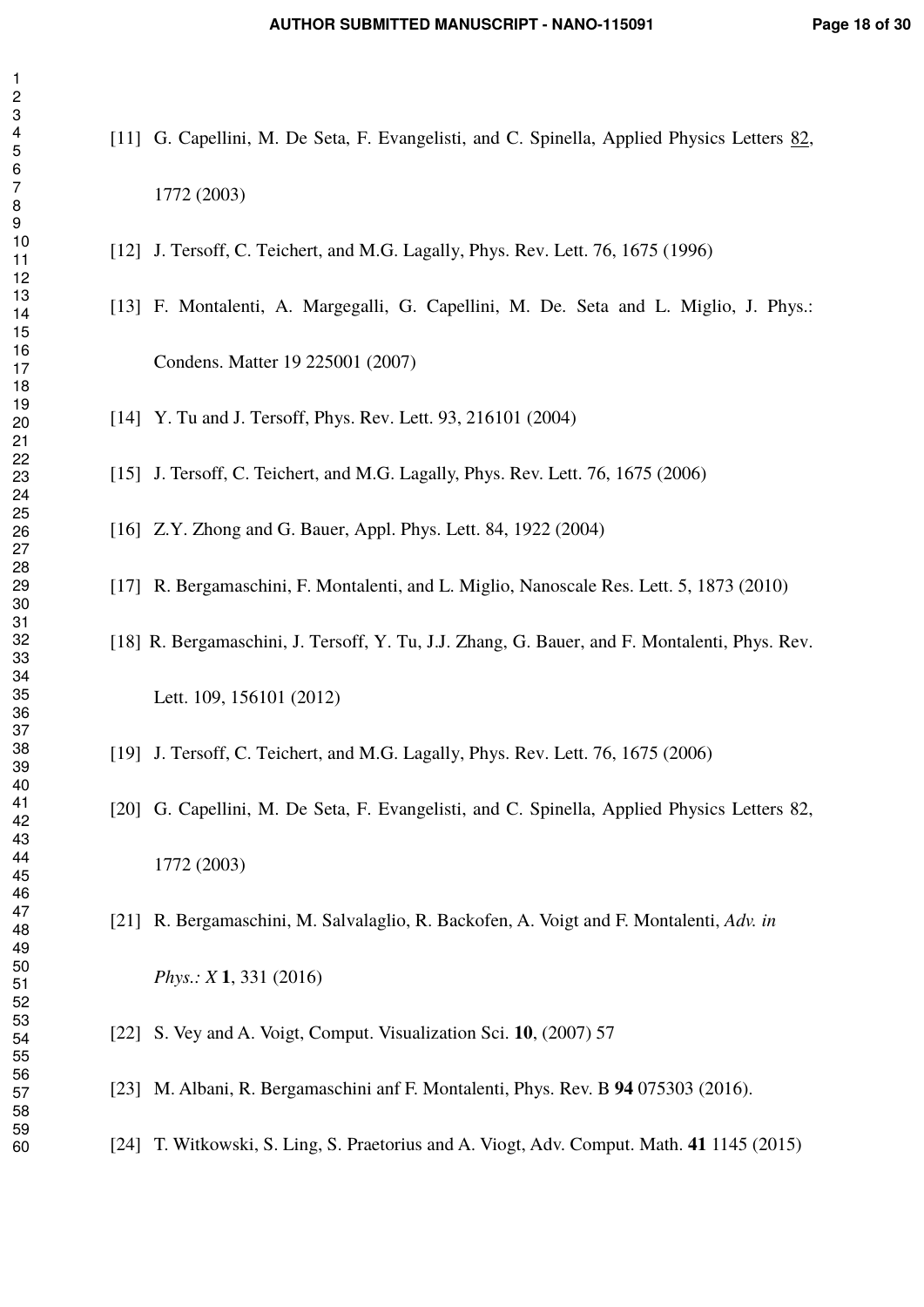[25] J. Tersoff, C. Teichert, and M. G. Lagally, Phys. Rev. Lett. 76, 1675 (1996)

- [26] G. Capellini, M. De Seta, F. Evangelisti, and C. Spinella, Applied Physics Letters 82, 1772 (2003).
- [27] J. Endres, V. Holy, S. Danis, and M. Buhan, J. Nanopart. Res. 19, 135 (2017)
- [28] P. Liu, Y.W. Zhang, and C. Lu, Phys. Rev. B 68, 195314 (2003)
- [29] V. Latini, E. Placidi, F. Arciprete, E. Tisbi, F. Patella, and R. Magri, J. Appl. Phys. 120,

125704 (2016)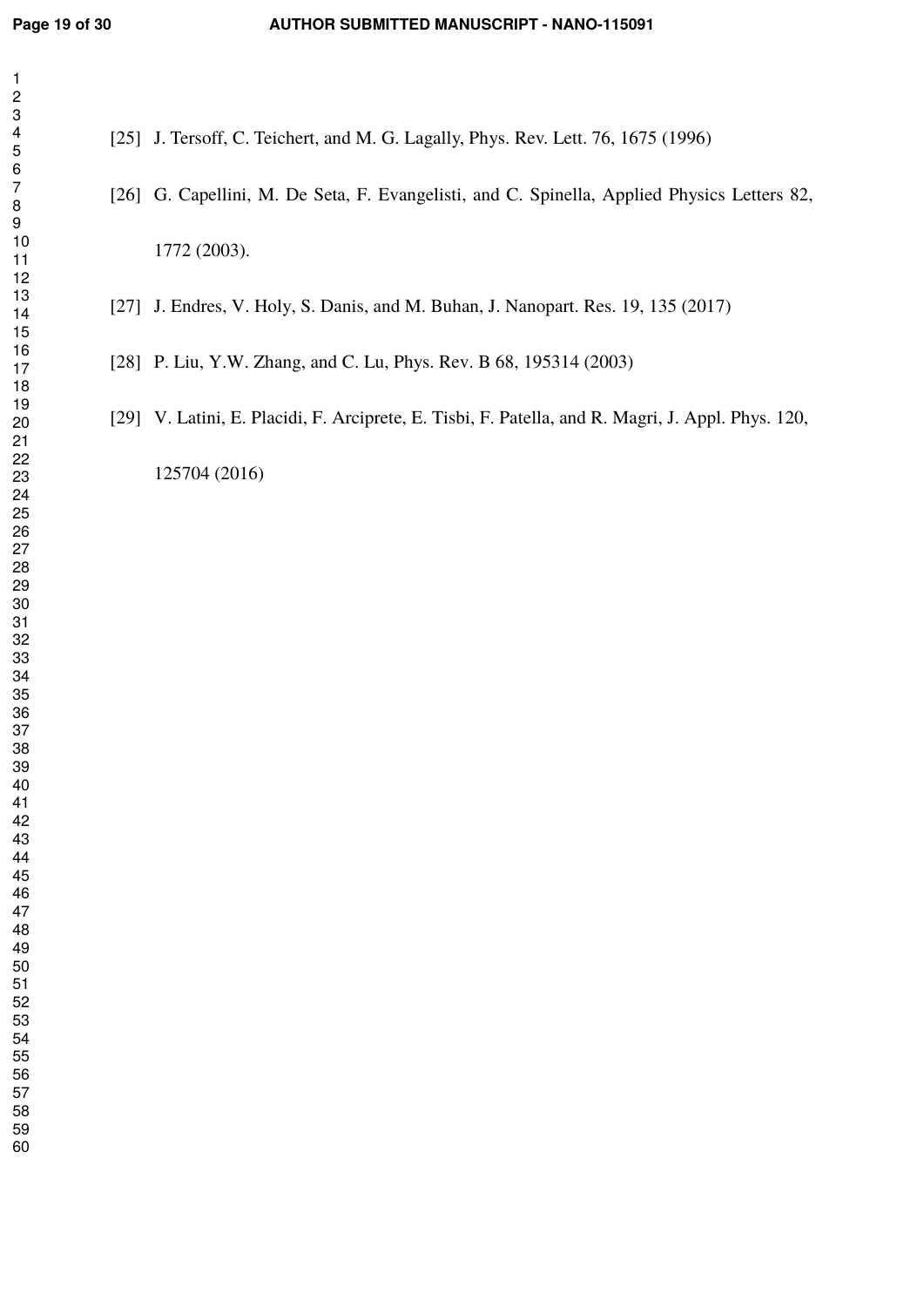#### **Figure captions**

- Figure 1. Cross section SEM images of 20 cycles of SiGe/Si superlattice structures. Ge concentrations are (a) 25%, (b) 30% and (c) 35%. Target SiGe and Si spacer thickness are 5 nm and 25 nm, respectively. SiGe and Si growth temperature are 550°C and 700°C, respectively.
- Figure 2. AFM images of surface morphology of single layer of (a) as deposited 5 nm thick SiGe (b) 5 nm thick SiGe after postannealing at 700°C, (c) 50 nm thick Si on 5 nm thick SiGe, (d) SiGe/Si superlattice structures (20 cycles) with 30% Ge content, (e) and SiGe/Si superlattice (20 cycles) after postannealing at 700°C and (f) SiGe/Si superlattice (20 cycles) with additional 50 nm thick Si cap. Ge content in SiGe layers are 30%. Growth temperature of SiGe and Si are 550°C and 700°C, respectively. Top surface of (a, b, d, e) are SiGe and (c, f) are Si.
- Figure 3. XRD-RSM of (004) diffraction in [110] plane measured on a 20 cycles of periodic SiGe nanodot structure with 50 nm thick Si spacer. Target SiGe thickness and Ge concentration are 5 nm and 30%, respectively. Vertical and horizontal periodicities calculated from diffraction peaks in the reciprocal space are shown in figure.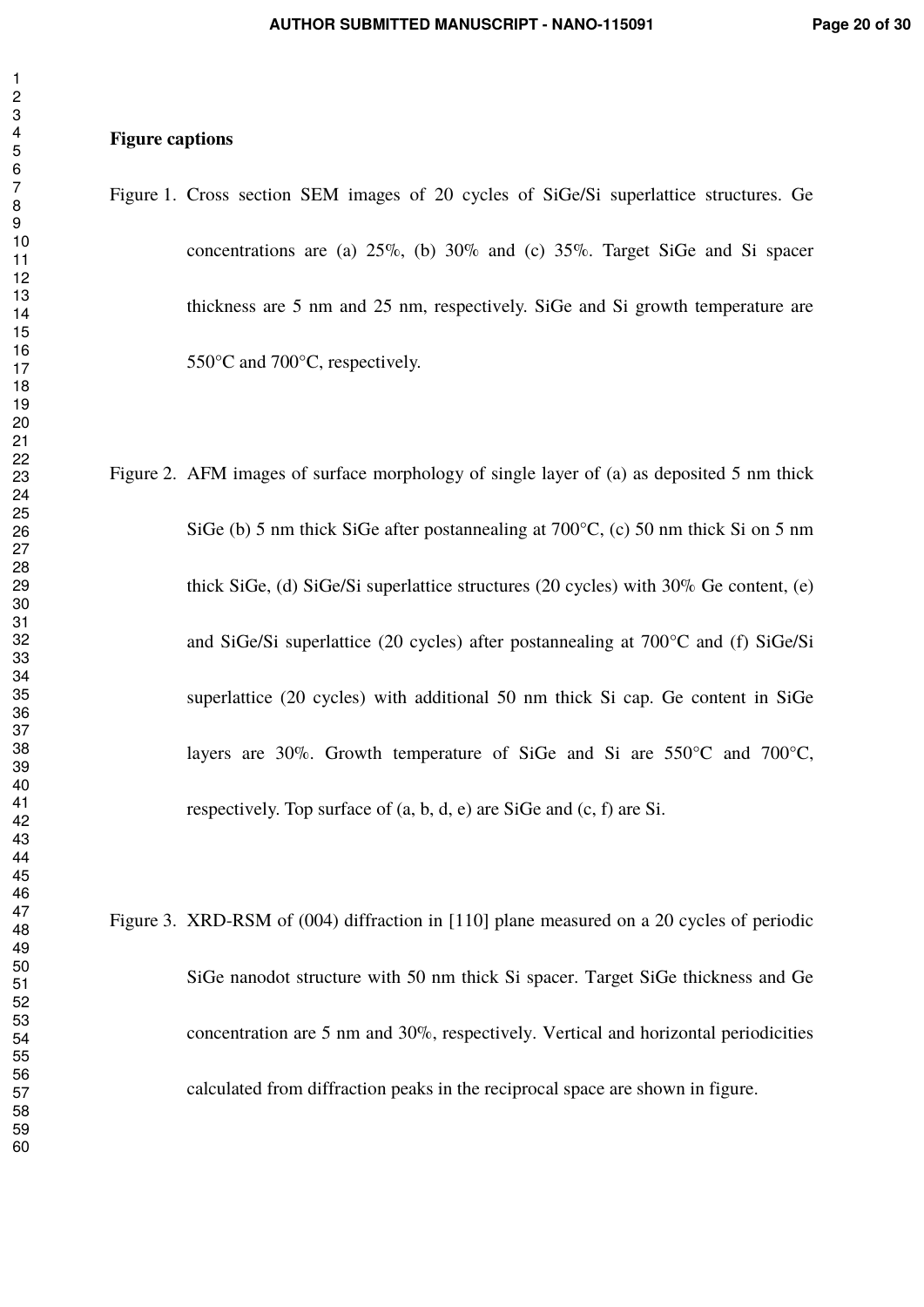Figure 4. Cross section SEM images of SiGe/Si superlattice structures (20 cycles) with 30% Ge content. Target SiGe and Si spacer thickness are 5 nm and 50 nm, respectively. SiGe growth temperature for all samples is 550°C. Si growth temperature of a) is  $675^{\circ}$ C and  $700^{\circ}$ C for b-d). For c) and d), additional annealing is performed after each SiGe growth at 725°C and 750°C, respectively. Positions of diagonal alignment of SiGe nanodots are indicated by arrows.

- Figure 5. Cross section STEM images of SiGe/Si superlattice structures (20 cycles) with 30% Ge content. SiGe and Si growth temperatures are 550°C and 700°C, respectively. For b) and c), additional annealing is performed after each SiGe growth at 725°C and 750°C, respectively.
- Figure 6. Lateral periodicity as a function of annealing temperature before Si growth. SiGe growth temperature is 550°C for all samples. Growth temperatures for the sample with 675°C annealing and other samples are 675°C and 700°C, respectively. Target SiGe thickness and Si thickness are 5 nm and 50nm, respectively. The Si growth temperatures are indicated for all samples.

Figure 7. Lateral periodicity as a function of (a) Si spacer and (b) SiGe thickness. SiGe and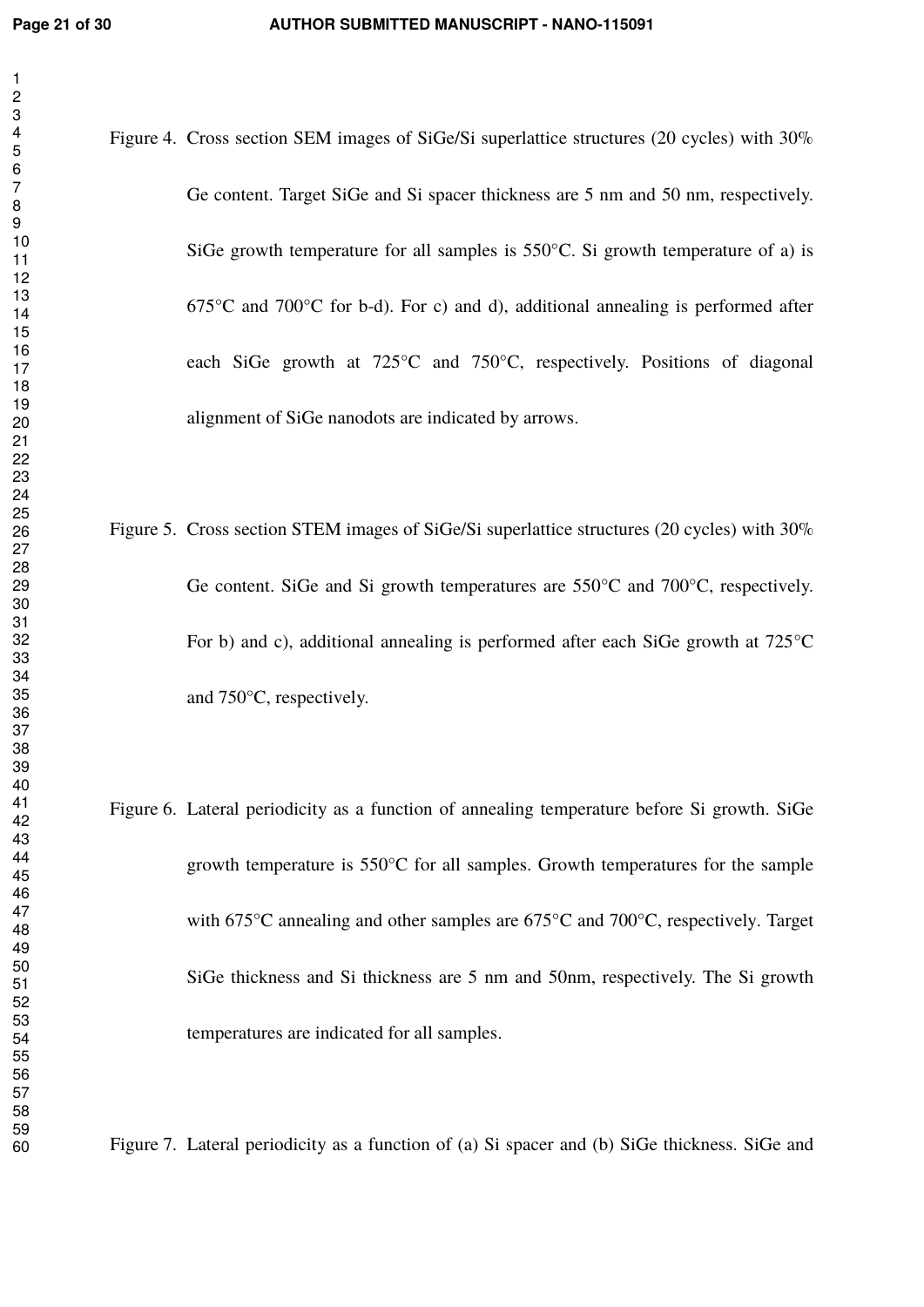Si growth temperatures are 550°C and 700°C, respectively. The SiGe thickness of (a) is 5 nm and the Si thickness of (b) is 25 nm. Ge concentration in SiGe is varied from 30% to 40%.

Figure 8. Phase-field simulations of island stacking. Growth of SiGe nanodots with 30% Ge content on a 25 nm thick Si cap layer, which is covering the first layer of buried SiGe nanodots. Three stages are shown for different amounts of deposited material  $(h_d)$ . In Fig. 8a, the surface RMS roughness of the Si capping layer is set to 0.43 nm. In the intermediate stage, the strain in the film is lower in the valley regions. This leads to an anti-aligned ordering of islands. In Fig. 8b, the surface roughness of the Si capping is reduced by ten times. In the intermediate stage, the strain in the film is lower upon the buried islands. This finally leads to a vertically aligned stacking. The color map represents the in-plane strain component  $(\varepsilon_{xx})$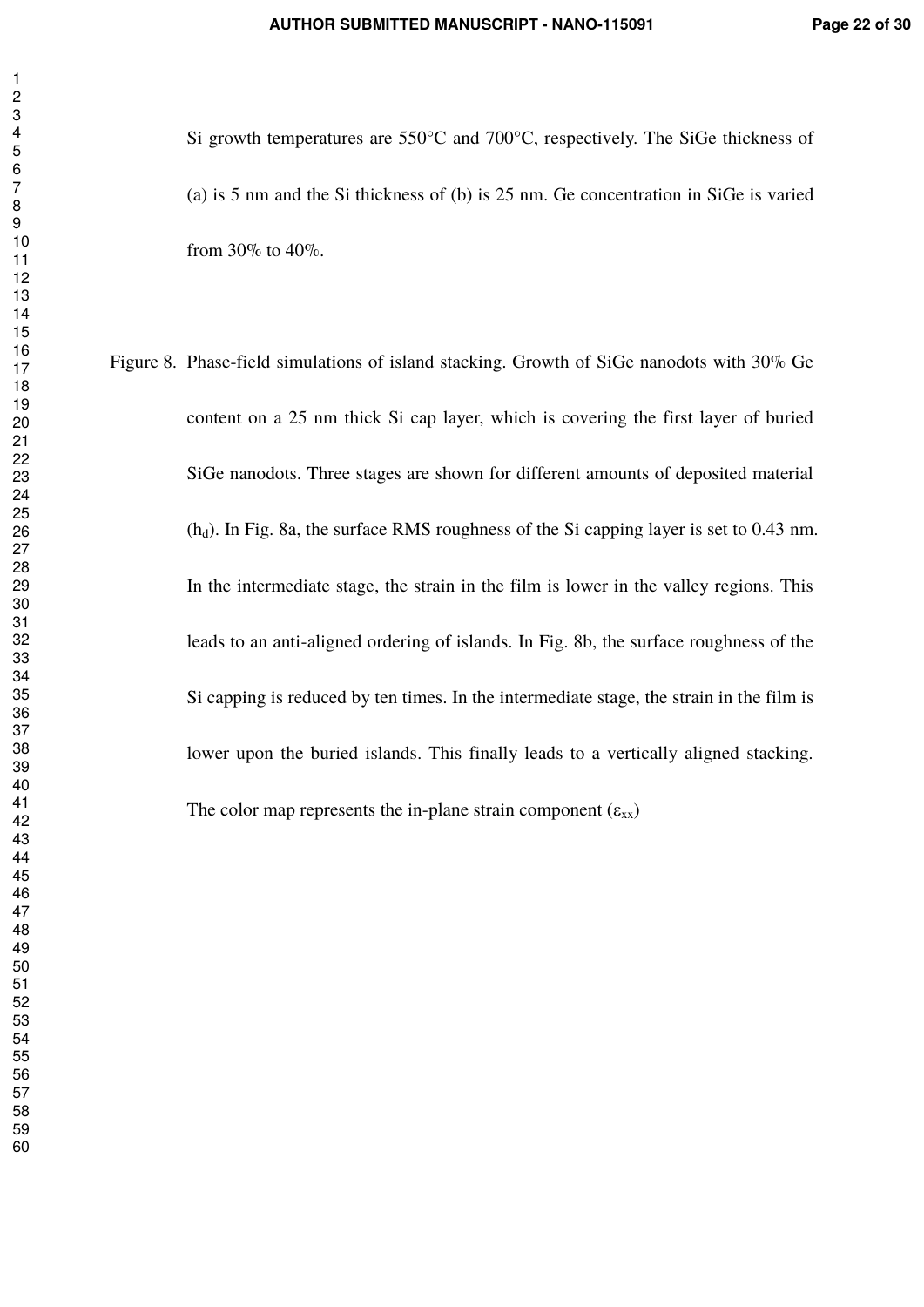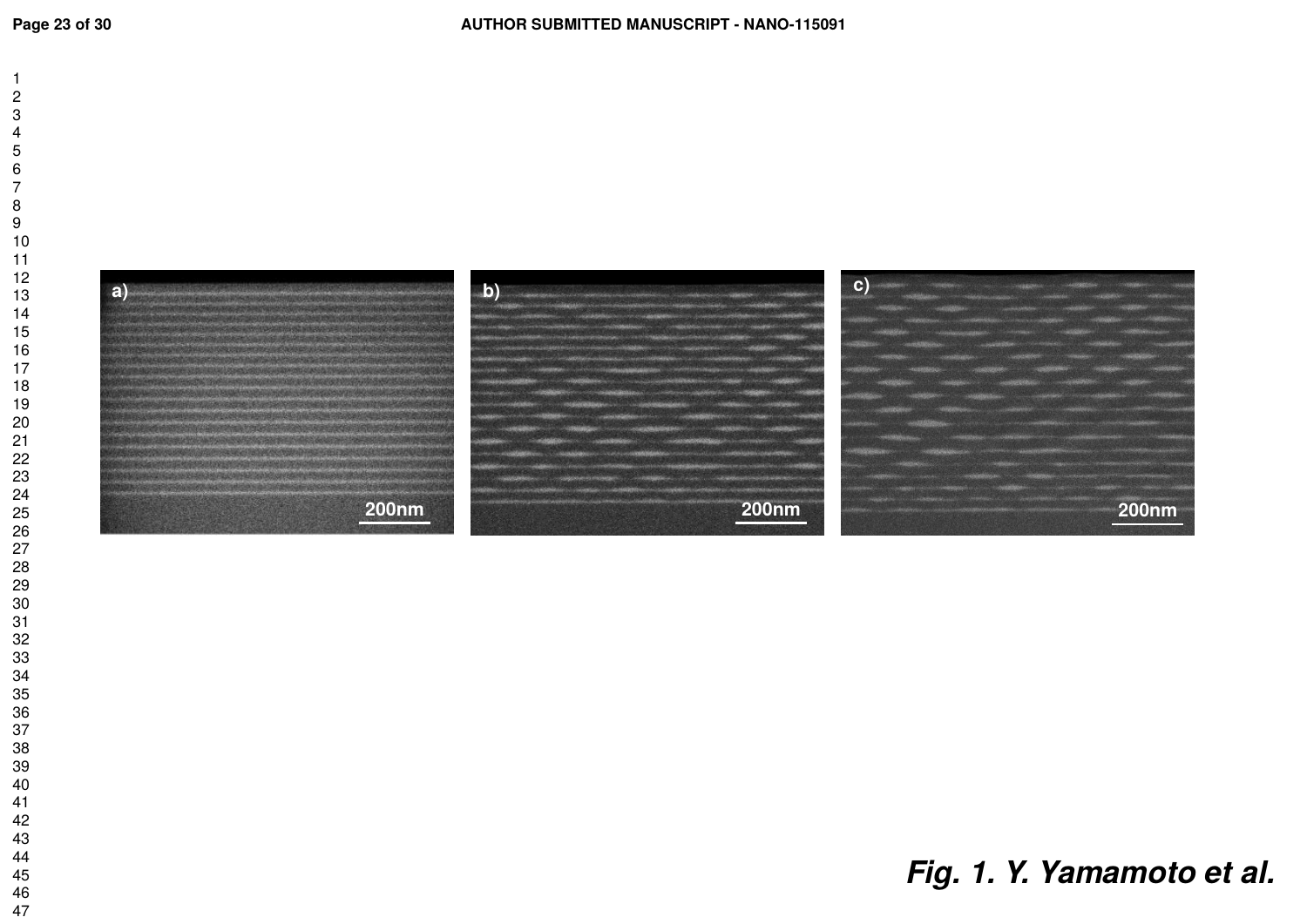

*Fig. 2. Y. Yamamoto et al.*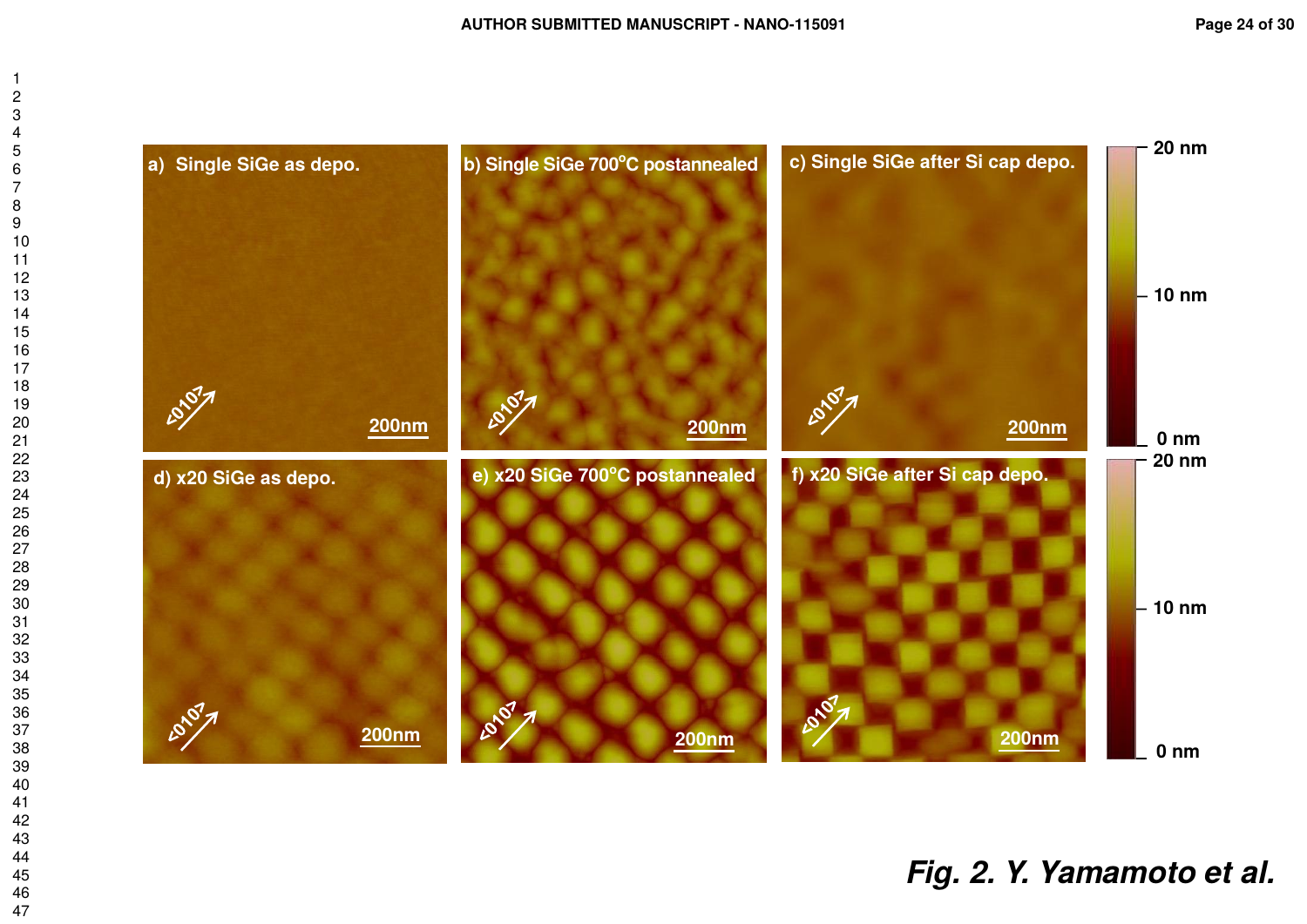

*Fig. 3. Y. Yamamoto et al.*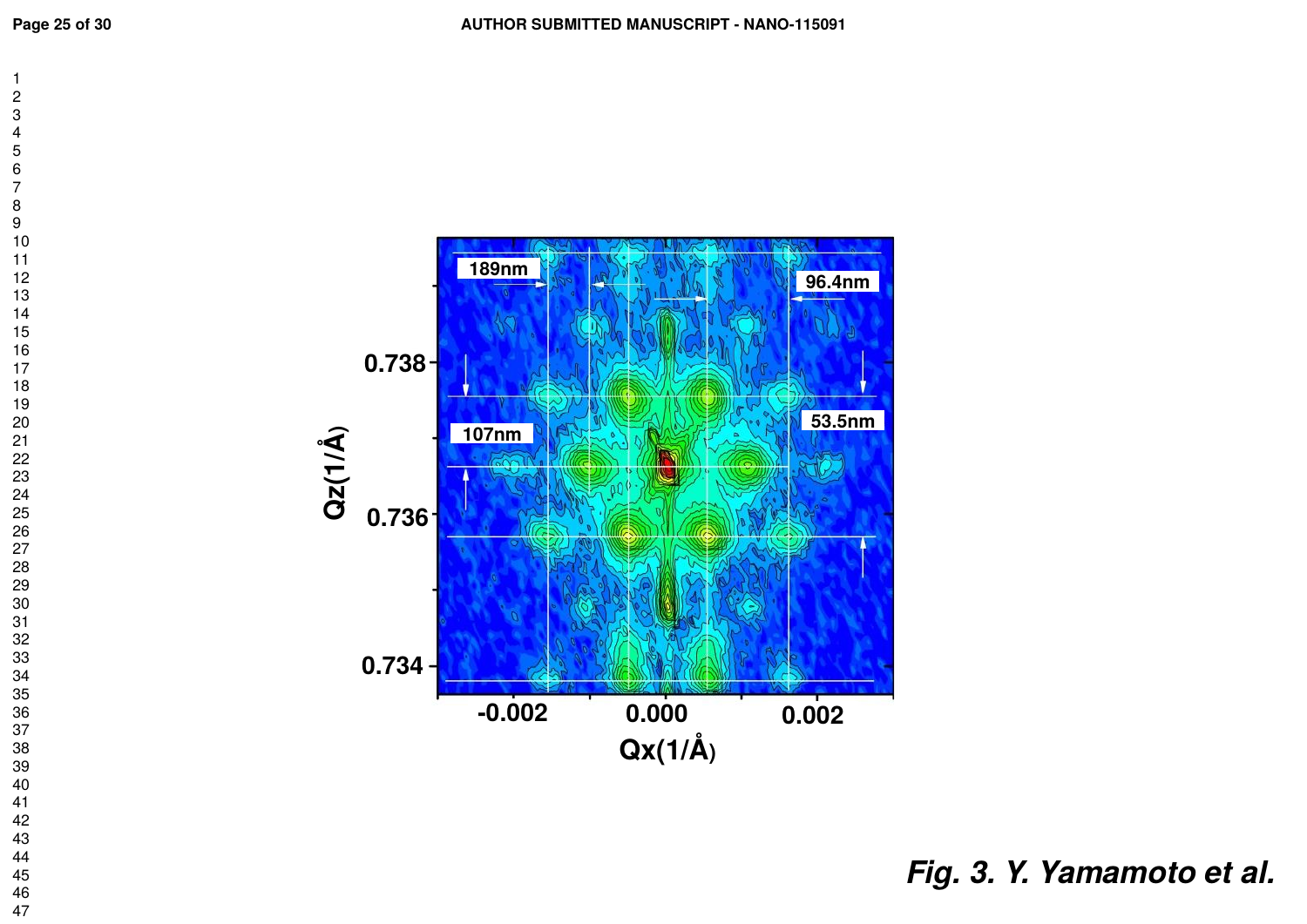

# *Fig. 4. Y. Yamamoto et al.*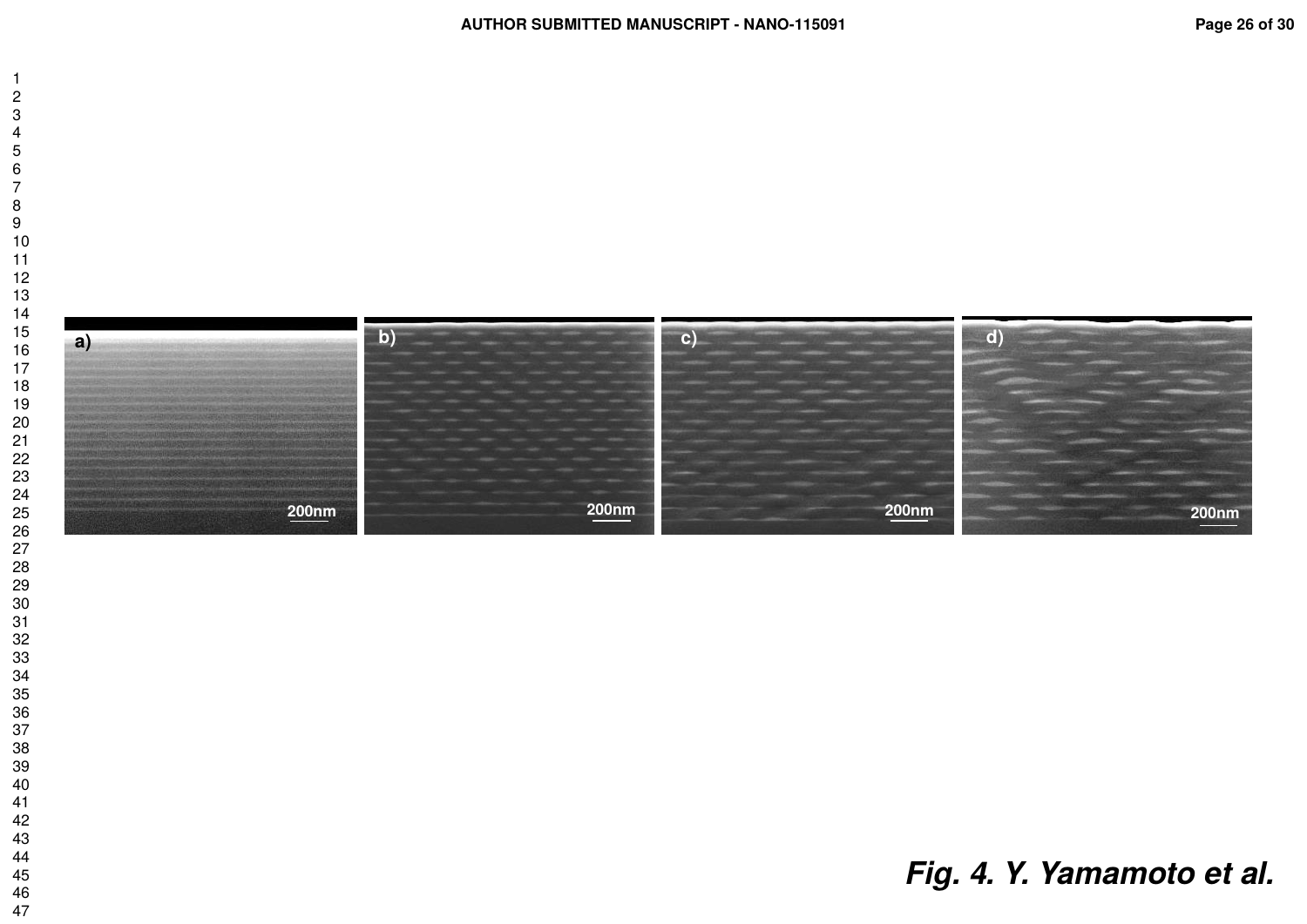

*Fig. 5. Y. Yamamoto et al.*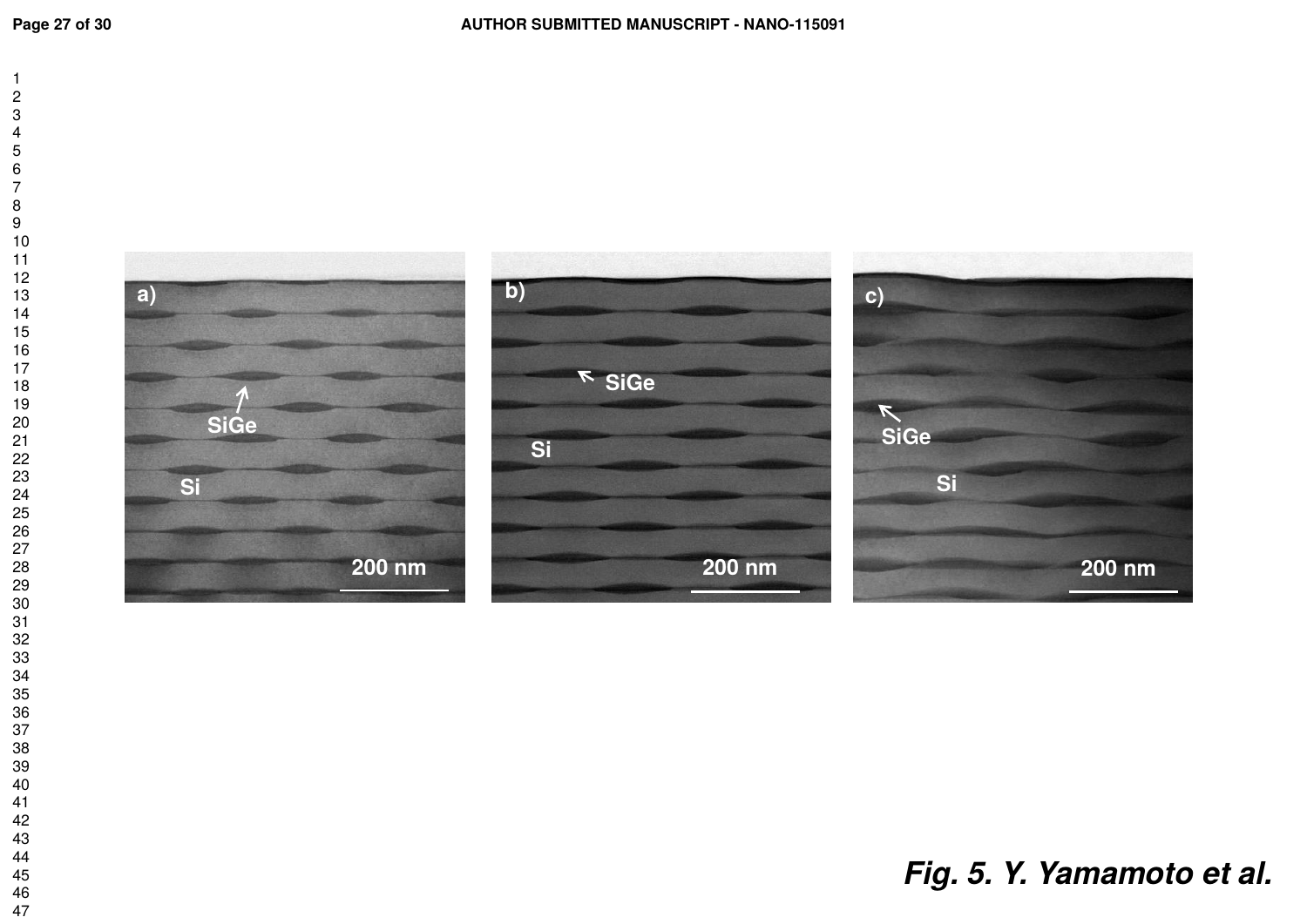

 $\overline{1}$  $\overline{c}$  $\overline{4}$  $\overline{7}$ 

*Fig. 6. Y. Yamamoto et al.*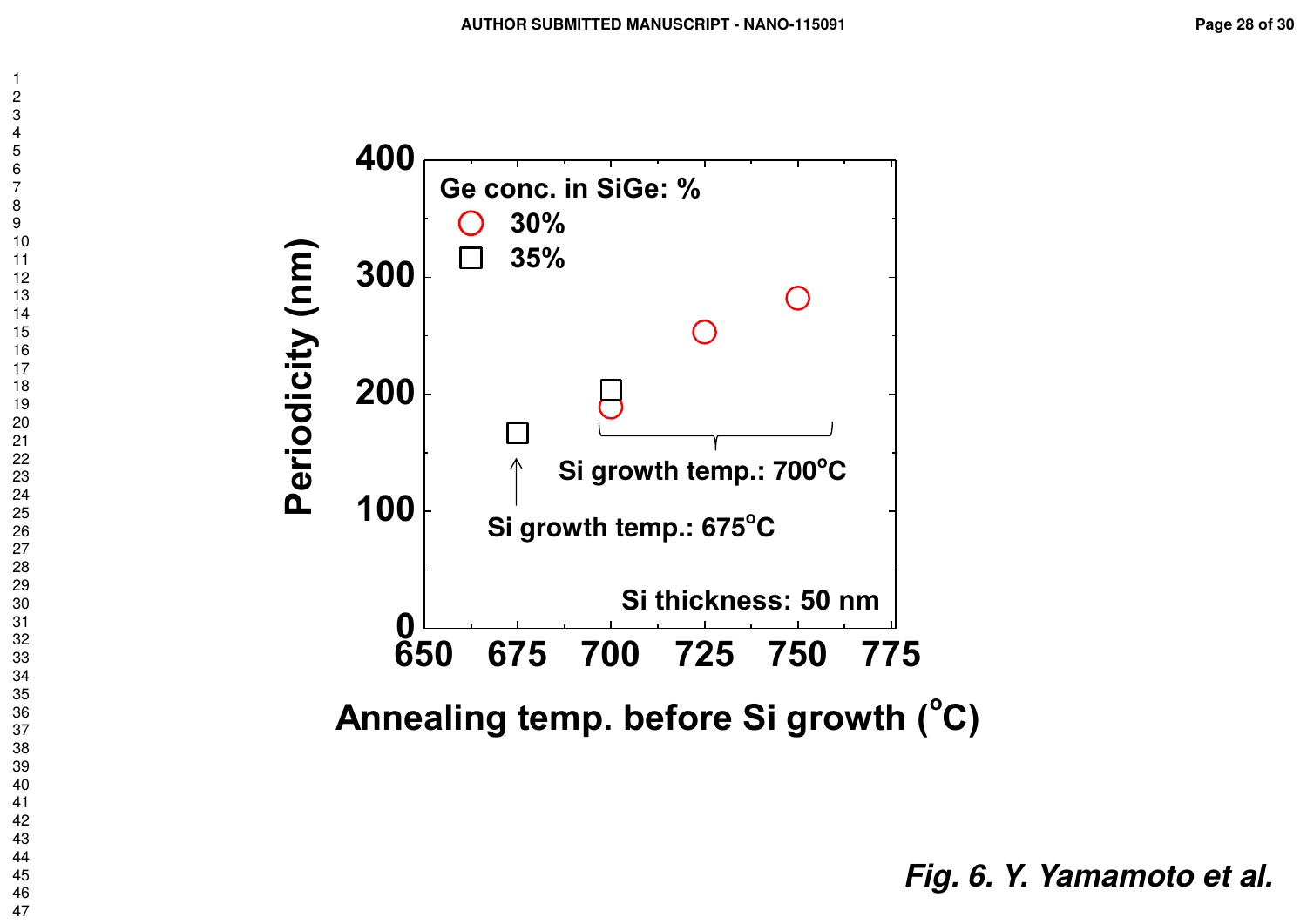

*Fig. 7. Y. Yamamoto et al.*